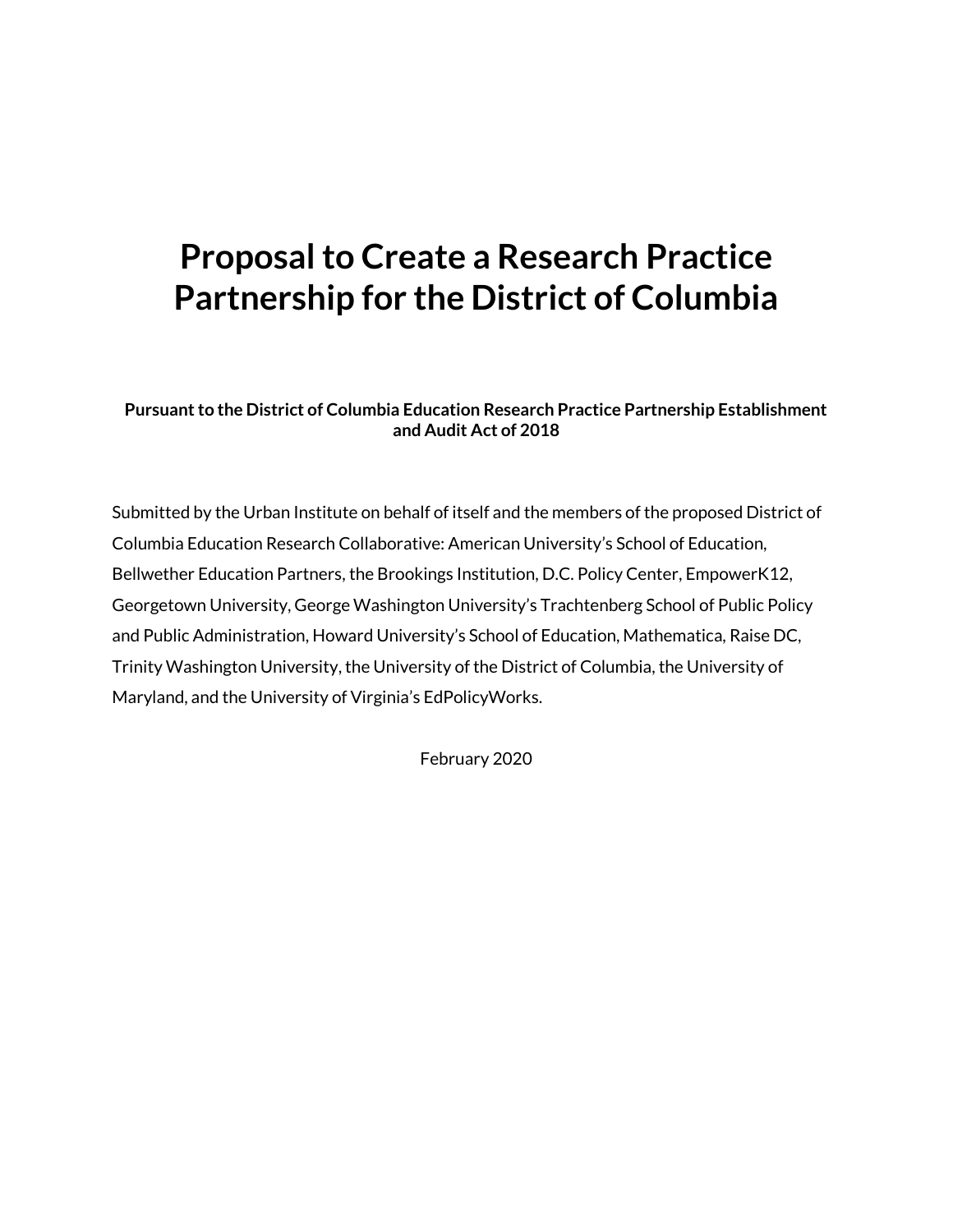# **Contents**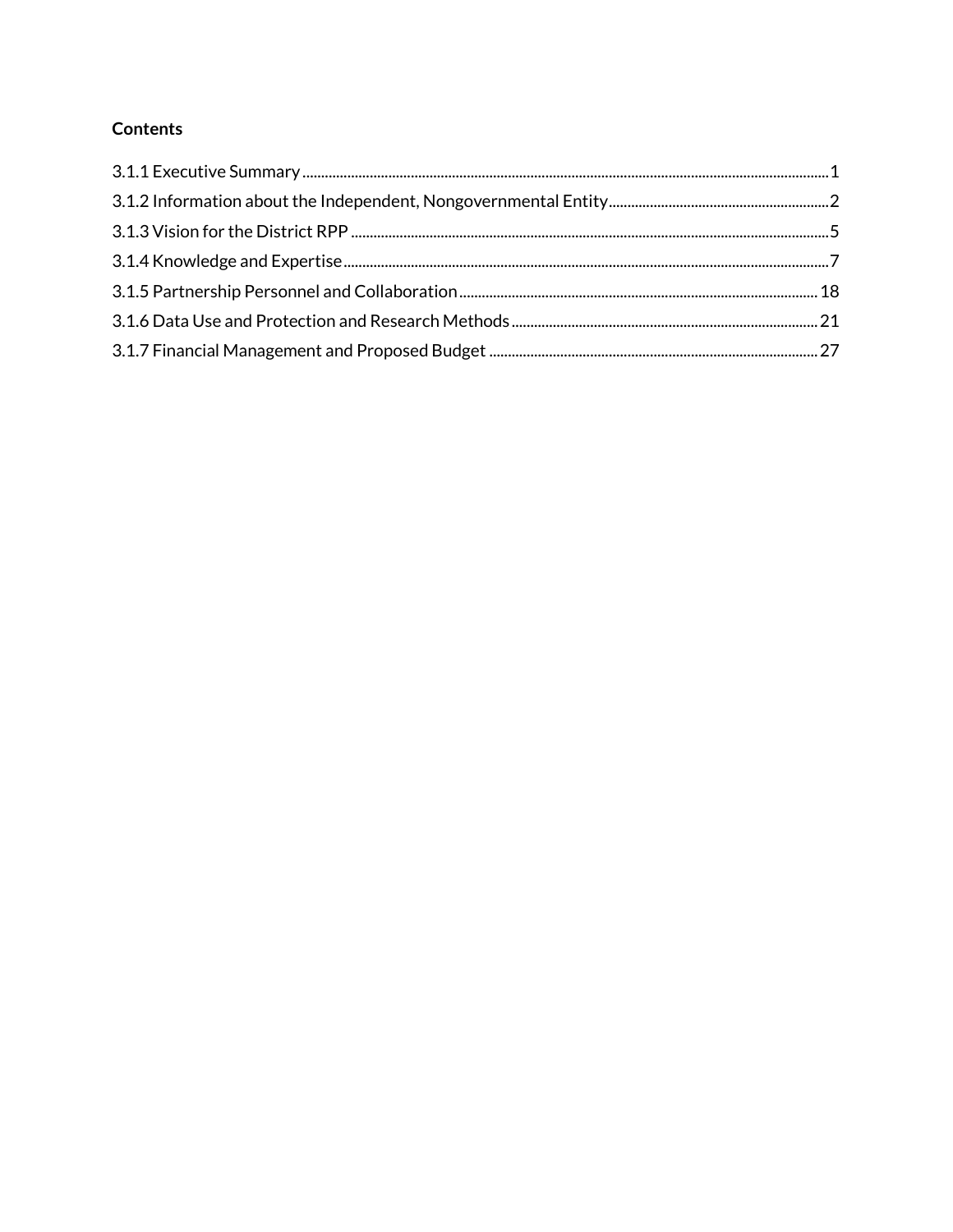# <span id="page-2-0"></span>**3.1.1 Executive Summary**

A successful research practice partnership (RPP) for the District of Columbia will provide high-quality independent research that is useful to policymakers, district and school leaders, teachers, families, and others working to improve public schools and ensure equitable outcomes for all DC students.

We are 15 DC-area organizations that have come together to build such an RPP by forming the District of Columbia Education Research Collaborative (hereafter, "the Collaborative"). Coordinated by the Urban Institute, the Collaborative offers broad and deep expertise in education research and practice and is committed to supporting student success and school improvement in DC.

This proposal outlines how we will organize and manage the Collaborative to ensure it supports continuous improvement in the District's schools. Based on lessons from other RPPs and needs voiced by the education community, our model leverages the strengths of our member organizations while ensuring a commitment to high-quality research done in partnership with schools, education leaders, and families.

The Collaborative's proposed membership, structure, and approach is rooted in five principles: (1) **independence** from funders and from government to ensure objectivity and credibility with the wider community, (2) **collaboration** with education stakeholders and among Collaborative members, (3) **research integrity and quality** according to the highest scientific standards, (4) **relevance** to local decisionmakers, and (5) **transparency** of data, methods, and findings.

The Collaborative will be led by an executive director based at the Urban Institute (Urban), an established nonprofit, independent research organization with a long history of partnering with the executive and legislative branches of the DC government, including on education projects. As the Collaborative's managing entity, Urban will ensure every project undertaken by RPP researchers is designed in tandem with a practice partner, is responsive to the Advisory Committee's agenda, meets high standards of quality and collaboration, and is disseminated effectively to key stakeholders. Urban has the staff and expertise in research, data science, fundraising, community outreach, and business operations to do this well and has the institutional strength and resources to create a new entity and sustain it over the long term.

Member organizations will contribute to the RPP by leading or supporting research projects, including by designing studies, creating research products, translating findings for diverse audiences, and supporting education leaders across the city in using results from RPP projects to drive educational decisions and continuous improvement. Member organizations will also contribute to the RPP's strategic direction through their representation on a Leadership Council that works closely with the executive director.

Finally, DC education stakeholders will play a key role in the RPP as members of the Advisory Committee, practice partners on projects, or contacts from whom we seek feedback during the research process. Community engagement is woven throughout our proposal, and we have proposed mechanisms to ensure everyone—classroom teachers, students and parents, government officials, and nonprofit leaders—has a voice. Engaging a wide range of stakeholders in a project's design and implementation is critical to effectively addressing local needs and challenges. We believe deeply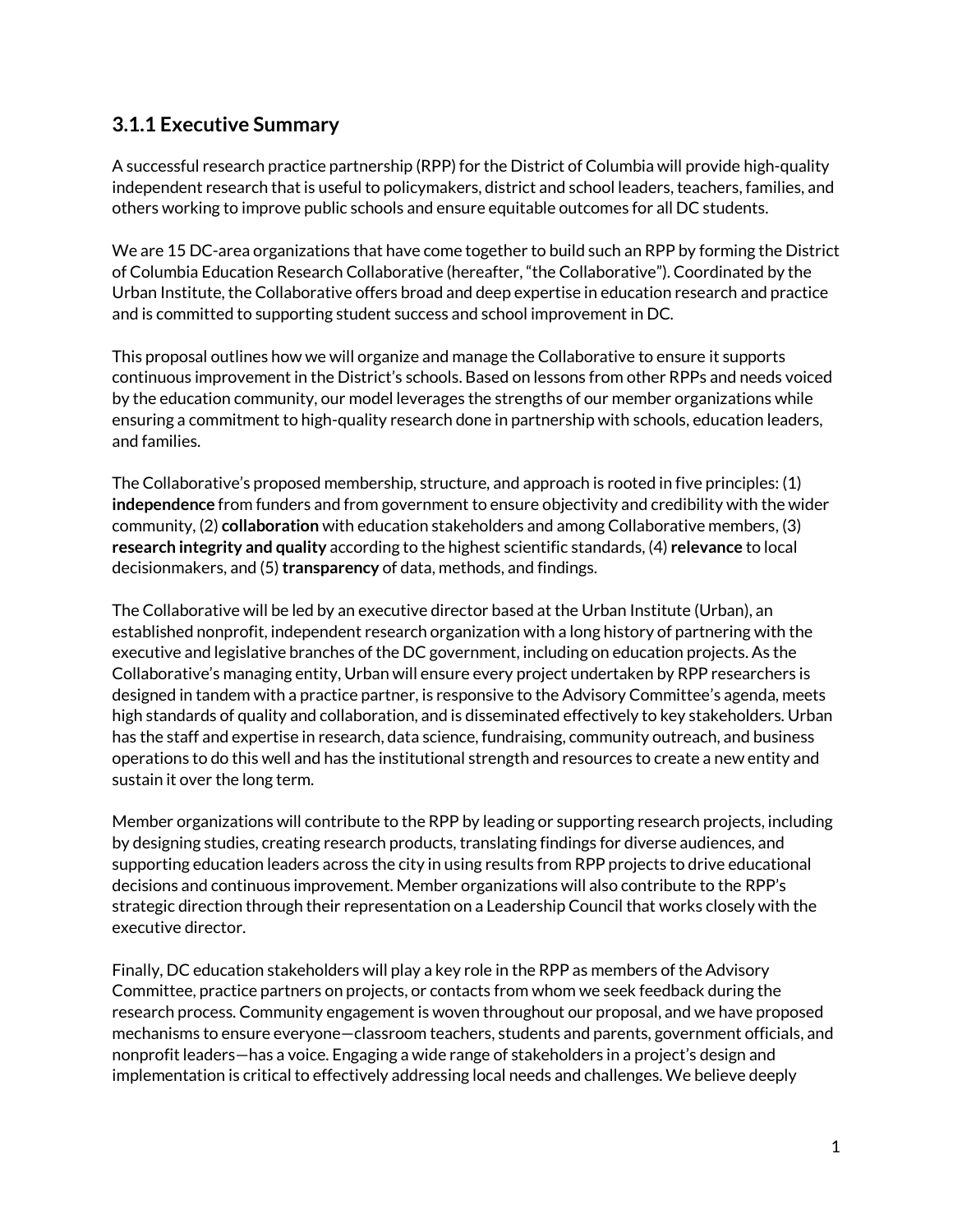engaging communities in the research process will foster culturally relevant research; lead to more effective programs, services, and policies; and empower the community.

As detailed below, the Collaborative offers a clear vision for RPP work, how it differs from traditional education research, and how to make sure it is useful to policy and practice partners. That vision has been built in consultation with RPP leaders around the country, and four of those leaders—from Chicago, Tennessee, New Orleans, and San Francisco—have committed to help implement that vision as advisers to the Collaborative. With their help, and by remaining true to the values described above, the partnership between the Collaborative and DC's education stakeholders will support school improvement and strengthen student outcomes for years to come.

# <span id="page-3-0"></span>**3.1.2 Information about the Independent, Nongovernmental Entity**

# *Mission and History*

The proposed District of Columbia Education Research Collaborative is a consortium of 15 education research and practice organizations in the DC region. Our mission as a Collaborative is to provide everyone with a stake in the success of DC students with robust, accurate information to support decisions that improve outcomes and increase equity.

The Urban Institute is the Collaborative's fiscal and operational lead entity, and Urban's mission is to "open minds, shape decisions, and offer solutions through economic and social policy research." For more than 50 years, Urban's experts have evaluated policies and practices, crafted new solutions, and identified areas meriting further investigation. Urban believes decisions shaped by facts, rather than ideology, have the power to reduce hardship among the most vulnerable, expand opportunities for all people, and strengthen the effectiveness of government.

Urban's staff of over 500 includes social scientists, communicators, mathematicians, demographers, and data scientists who are driven by a passion to ensure that everyone, regardless of income, race or ethnicity, education, or zip code, has the chance to achieve their highest potential. Urban's work covers all major areas of public policy, including education, the labor market, health, housing, retirement, the safety net, taxes, and criminal justice.

Urban's education researchers use cutting-edge research and communications methods to provide actionable and accurate answers to questions on a wide range of issues from prekindergarten through postsecondary education. The education team's goal is to produce independent research that supports school improvement and student achievement, with a focus on vulnerable populations.

Members of the proposed Collaborative also aim to improve education policy and practice. Members' missions, detailed in full in appendix A, include the following:

- American University's School of Education works to create knowledge and prepare students to transform societies through education.
- Bellwether Education Partners is a national nonprofit focused on dramatically changing education and life outcomes for underserved children.
- The Brookings Institution is a nonprofit public policy organization that conducts in-depth research that leads to new ideas for solving problems facing society.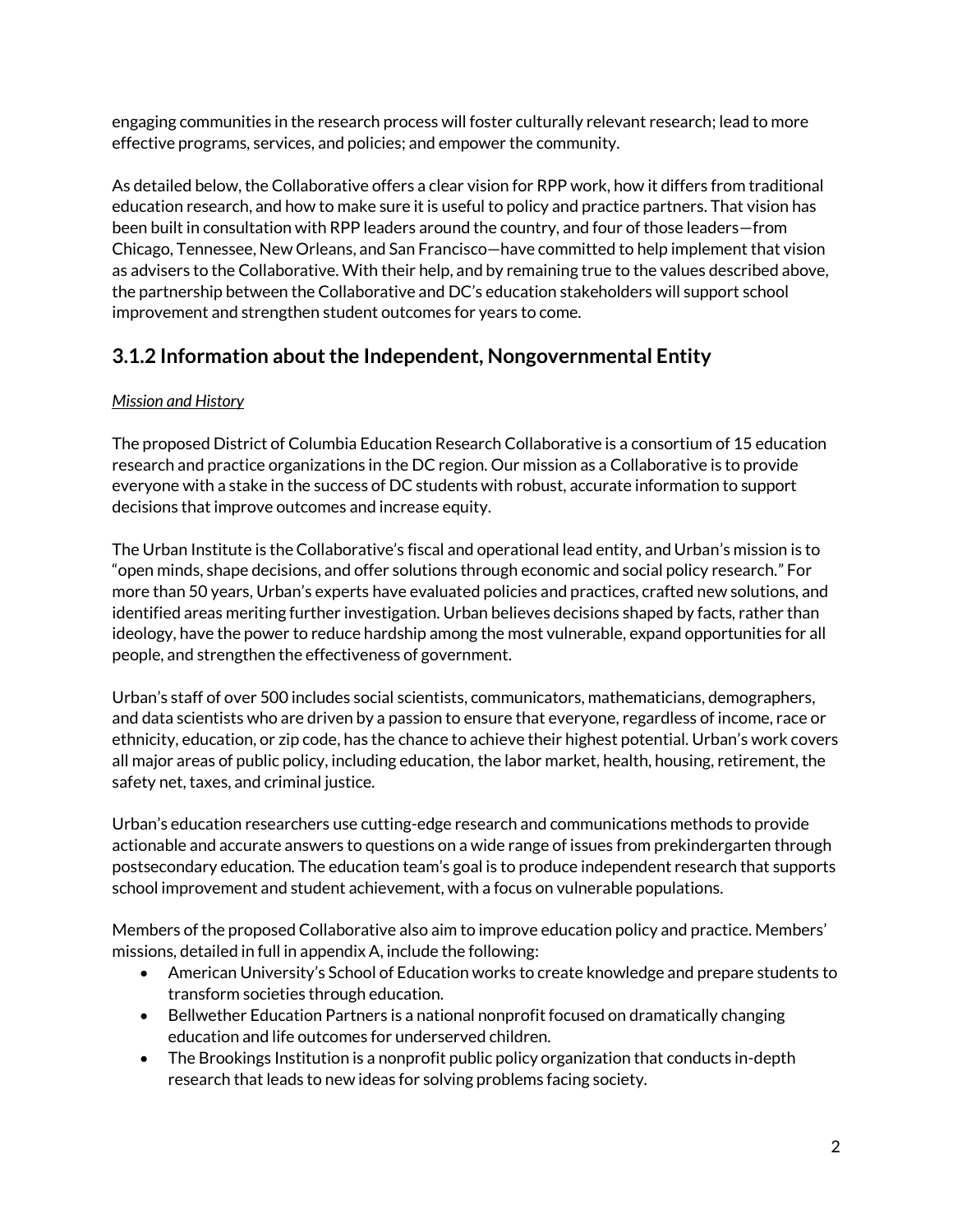- The D.C. Policy Center is an independent, nonpartisan think tank committed to advancing policies for a strong and vibrant economy in the District of Columbia.
- EmpowerK12 is a local nonprofit working to empower education leaders with the right information, relevant skills, and proper systems to continuously improve educational institutions.
- Georgetown University is a leading international research university and the nation's oldest Catholic and Jesuit university.
- George Washington University's Trachtenberg School of Public Policy and Public Administration serves more than 400 students each year as they pursue postsecondary education in public policy, public administration, and environmental resource policy.
- The Howard University School of Education's mission is to prepare transformational leaders; to empower individuals, schools, and communities; and to promote racial and social justice locally, nationally, and globally.
- Mathematica's mission is to improve public well-being by bringing the highest standards of quality, objectivity, and excellence to bear on the provision of information collection and analysis.
- Raise DC's mission is to spur citywide actions to improve educational outcomes for all DC children and youth, from cradle to career.
- Trinity Washington University is a comprehensive institution offering a broad range of educational programs that prepare students across the lifespan for the intellectual, ethical, and spiritual dimensions of contemporary work, civic, and family life.
- The University of the District of Columbia is the District's only public historically black landgrant, emerging-research university dedicated to serving the needs of the community of the District of Columbia to provide pathways to the middle class.
- The University of Maryland's College of Education enhances the lives of individuals, families, schools, and communities through research, teaching, and engagement.
- The University of Virginia's EdPolicyWorks is a research center that brings together faculty, students, and researchers who share a vision that evidence can inform education policy to the benefit of children, youth, and adults, especially educationally disadvantaged students.

# *Period of Commitment*

The proposed District of Columbia Education Research Collaborative enthusiastically commits to partnering with the District of Columbia for at least 10 years of rigorous, independent research that supports the continuous improvement of DC schools.

The lead entity, the Urban Institute, was founded by President Lyndon Johnson in 1968 to "help solve the problem that weighs heavily on the hearts and minds of all of us—the problem of the American city and its people." Urban has called DC home for its entire history. Through deep local and regional partnerships, Urban shares and applies knowledge, elevates debates, and generates solutions that improve lives and create shared prosperity.

Urban is also a financially strong institution with the resources and staying power to honor its commitments. Urban recently completed the most fiscally successful year in its history, with over \$150 million in new funding committed by a diverse set of funders, including the federal government, state and local governments, foundations, corporations, and individuals.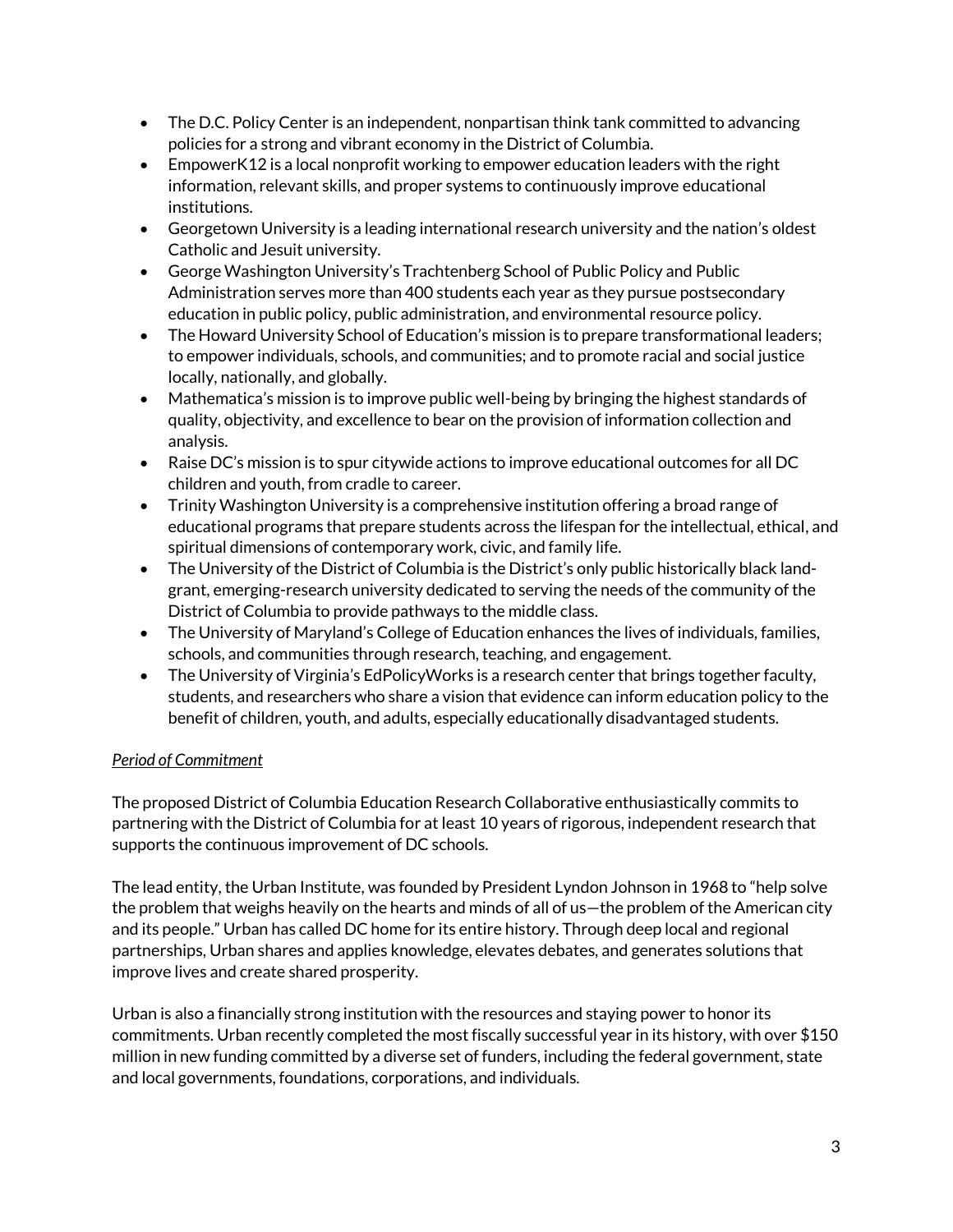Urban uses flexible resources, including unrestricted giving and endowment draws, to make strategic investments in high-priority endeavors, which include work in the Greater DC region in general and on this RPP in particular. Urban combines these internal investments with its strong record of securing funding from public and philanthropic sources to build and sustain ambitious bodies of work over the long term. Urban will draw on these financial, reputational, and strategic resources to fulfill its commitment to create a successful RPP for the District.

#### *Consortium*

Tackling the challenges facing public education in DC in collaboration with diverse community stakeholders requires more expertise, skills, and experience than any single organization can provide. The 15 organizations that make up the District of Columbia Education Research Collaborative have come together to leverage our breadth of expertise in support of student success and school improvement in the District.

The Collaborative includes academic and research organizations with expertise in quantitative and qualitative education research, as well as DC-based organizations that work directly with schools and education leaders. This combination of research expertise with deep knowledge of the community, its schools, and the challenges education leaders face will allow us to produce high-quality research that is actionable for those in the District poised to make changes that help students succeed.

To realize the benefits of a broad-based Collaborative, it is critical to have strong leadership and an organizational structure that ensures efficient collaboration among member organizations. Urban will take primary responsibility for raising funds to support core Collaborative infrastructure and research projects; ensuring all products meet standards of quality and collaboration; producing reports for funders and the city, including a public annual report; building and maintaining a website; and ensuring meaningful communication with stakeholders throughout the life of RPP projects.

Member organizations will design, plan, and staff research projects; provide technical and substantive feedback on RPP projects; translate research findings for key audiences; and support education leaders across the city in using Collaborative research to drive improvement.

<span id="page-5-0"></span>In the following sections, we describe the plan for structuring the Collaborative, which draws on best practices learned from other RPPs. Our proposed model balances the need for clear leadership and management provided by staff at a single organization with the enormous benefits of drawing on education researchers and practitioners from diverse organizations.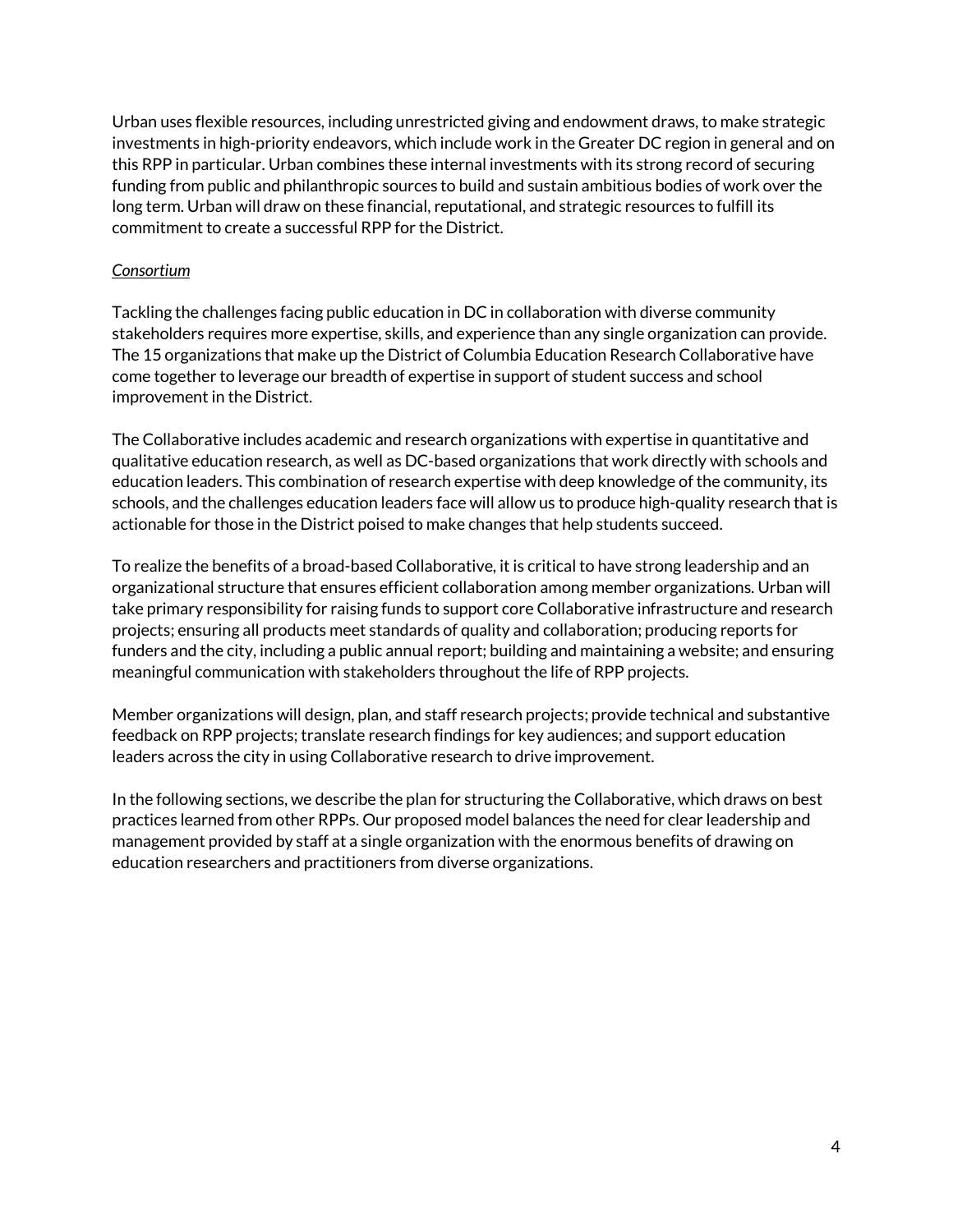# **3.1.3 Vision for the District RPP**

A successful RPP for the District of Columbia will provide timely, high-quality research that is useful to policymakers, district and school leaders, teachers, parents, and others working to support improvement in public schools and ensure equitable outcomes for all DC students. The Collaborative will leverage the expertise of the DC education community and the strengths of Collaborative members in research, practice, community engagement, and capacity-building in pursuit of this vision.

The chart below demonstrates how we see the RPP working to improve outcomes in tandem with schools, the community, and the government. The Collaborative will undertake activities that result in research findings to improve policy and practice in the short term and improve outcomes for students in the long term.

| <b>Activities</b>                                                                                                                                                                                                                                                                                                                                                       | <b>Products</b>                                                                                                                                                                                                                                                                                              | <b>Expected short-</b><br>term benefits                                                                                                                                                                                                                                           | <b>Expected long-</b><br>term benefits                                                                                                                                                                                                            |
|-------------------------------------------------------------------------------------------------------------------------------------------------------------------------------------------------------------------------------------------------------------------------------------------------------------------------------------------------------------------------|--------------------------------------------------------------------------------------------------------------------------------------------------------------------------------------------------------------------------------------------------------------------------------------------------------------|-----------------------------------------------------------------------------------------------------------------------------------------------------------------------------------------------------------------------------------------------------------------------------------|---------------------------------------------------------------------------------------------------------------------------------------------------------------------------------------------------------------------------------------------------|
| Develop research<br>questions based on an<br>agenda established by the<br><b>Advisory Committee</b><br>Carry out research<br>projects in partnership<br>with policymakers and<br>practitioners, and get<br>feedback from<br>stakeholders and the<br>Advisory Committee on<br>preliminary findings<br>Fundraise for<br>Collaborative activities<br>Set up a data archive | Reports and policy briefs that<br>answer research questions<br>Testimonies before DC<br>Council and the DC State<br><b>Board of Education</b><br>Presentations and<br>discussions about findings<br>with stakeholders<br>Accessible research products<br>for broad reach and<br>usefulness<br>Annual reports | Research aligns with<br>shared citywide goals<br>Policies are developed or<br>refined in response to<br>research findings<br>Instructional practices<br>reflect research findings<br>New tools allow<br>stakeholders to consume<br>and interpret educational<br>data and research | Gaps in outcomes by race<br>or ethnicity, socioeconomic<br>status, and English<br>language learner status<br>narrow<br>Student growth and<br>achievement increases<br>Student attainment<br>increases<br>Student labor market<br>outcomes improve |

To realize this vision of a partnership that drives short- and long-term benefits, the Collaborative will make sure all RPP work

- directly addresses priorities identified by the DC education community so it is useful to people working in schools and communities to improve student outcomes,
- is complementary to existing efforts by education agencies and other stakeholders,
- focuses on advancing educational equity, and
- leverages the expertise and independence of research partners and practice partners.

Additionally, because none of these long-term goals can be achieved without close coordination across the District's education stakeholders, collaboration will be central to our work and woven into our process from start to finish.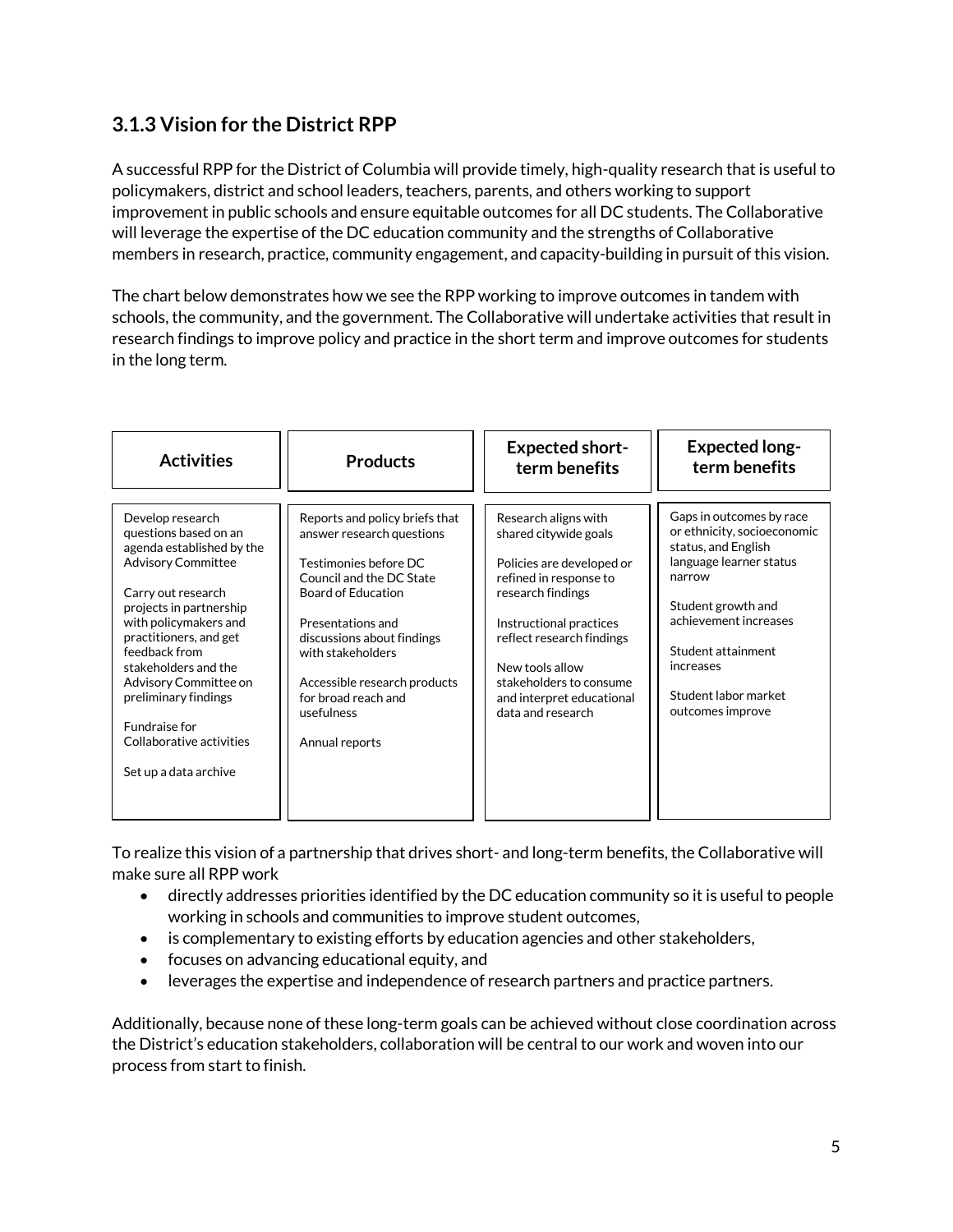For example, in addition to the steps mandated by the District of Columbia Education Research Practice Partnership Establishment and Audit Act of 2018 (the RPP Act), we envision all RPP projects meeting a clear set of criteria:

- Every project the Collaborative takes on will be borne from a demonstrated community need. Researchers will not set the agenda but will work with stakeholders to develop research questions based on the needs identified by the Advisory Committee and through regular community outreach and engagement.
- Researchers will engage community stakeholders throughout the project, not just at the beginning and the end. Community, school, and government leaders will be partners in the work, and Collaborative members will seek feedback from stakeholders throughout the life of a project.
- Projects will be improvement-oriented. Members of the Collaborative will focus on improving all District educational entities by proposing possible paths for replicating promising practices and resisting calls to identify "winners" and "losers" based on research outcomes.
- Findings will be disseminated in ways that make them actionable for policymakers and educators.
- A project's success will be measured by whether it is useful to the DC education community.

To carry out this work, the Urban Institute will provide a management structure to ensure member work meets these criteria and is coordinated, efficient, and aligned with the Advisory Committee's agenda and the standards set out in the RPP Act.

Urban will also develop research project teams, drawing from across the Collaborative. At a minimum, project teams will include the following:

- A principal investigator, who is a senior staff member at one of the member organizations.
- One or more practitioners—such as teachers, school leaders, staff at the Office of the State Superintendent of Education (OSSE), the DC Public Charter School Board (PCSB), or DC Public Schools (DCPS)—who will work with the research team to ensure that findings will be useful to the target audience.
- A member of the core Collaborative staff at Urban, who will coordinate data accessibility and security, engagement with the Advisory Committee, communications and outreach to stakeholders, and oversight by Collaborative leadership.

Urban staff will also oversee a quality assurance process that harnesses the expertise of multiple member organizations to ensure the work is methodologically sound and accessible to multiple audiences. Researchers and practitioners will be asked to review draft products and provide feedback to improve their technical quality, clarity of communications, and relevance to policymakers and practitioners.

Independent, action-oriented research increases the capacity of education leaders in classrooms, schools, districts, and government to improve student outcomes and narrow equity gaps. We believe that with the collective expertise of member organizations and a process that ensures quality, independence, transparency, relevance, and collaboration, the Collaborative will be a critical partner to the District's educational success.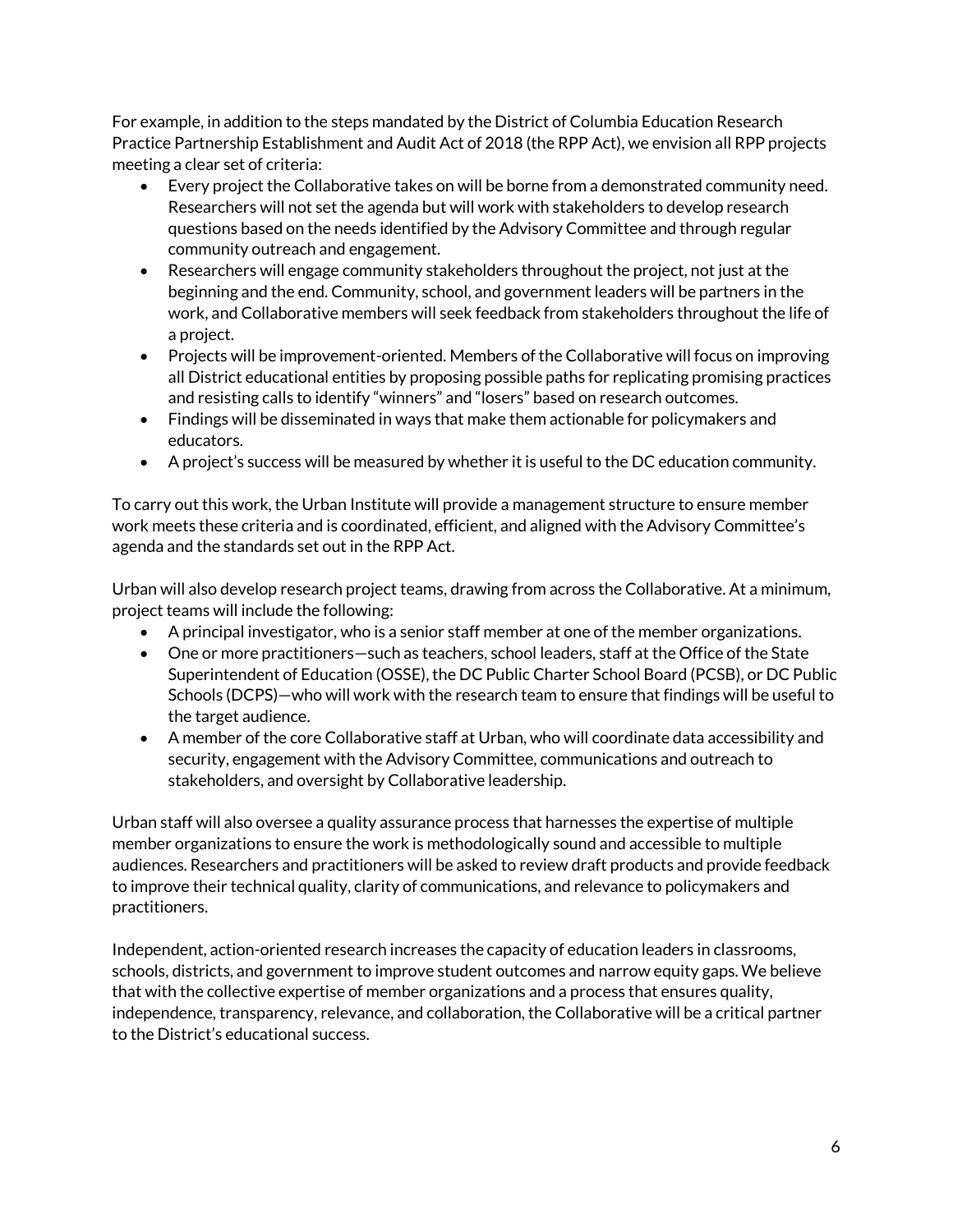# <span id="page-8-0"></span>**3.1.4 Knowledge and Expertise**

## *Expertise in Education Research for Urban School Districts and States*

The 15 organizations composing the Collaborative have broad and deep experience and expertise conducting education research relevant to state education systems and urban areas, including the District of Columbia. This research is diverse in topic, disciplinary and methodological approach, and intended audience. Members' expertise spans everything from curriculum development and instruction to teacher training and program evaluation.

The examples below showcase the member organizations' range of capabilities by highlighting completed or ongoing projects that either took place in DC or are relevant to the DC policy and practice context (details and artifacts are provided in appendix B). These organizations have more experience than what we have listed below, but this list provides a taste of the expertise the Collaborative will have at its fingertips.

*Qualitative and mixed-methods studies* 

- Howard faculty studied the prevalence of community violence and its relationship to parenting behaviors and emotional competence of preschoolers in DC by surveying parents.
- EmpowerK12 used statistical analysis to identify DC Bold Performance and Bold Improvement schools and then followed up with school site visits to identify best practices.
- Bellwether is evaluating four Charter School Program grants using mixed methods, including quasi-experimental analyses of student achievement data and site visits with observations, interviews, and focus groups.

#### *Quantitative studies of administrative data*

- EdPolicyWorks researchers analyzed DCPS data to study the effects of the IMPACT evaluation system on teacher retention and student performance and the effects of teacher turnover in DCPS on teaching quality and student achievement.
- A Brookings researcher worked with data from the RPP in New Orleans and school bus routes in that city to examine the extent to which schools are accessible to families across the city.
- Education faculty at the University of the District of Columbia (UDC) and researchers from the Center for Applied Linguistics designed, implemented, and evaluated the effects of modules that integrated science content and language on DCPS science teachers' instruction.
- Mathematica researchers used lottery data to measure the effects of attending KIPP middle schools on college enrollment.
- Urban Institute researchers have studied school segregation, including how school attendance boundaries and charter schools mitigate or exacerbate segregation.

#### *Implementation and impact evaluations*

- Howard faculty conducted an implementation study of a DCPS computer science initiative, which has reached 1,800 students and counting across all eight wards.
- Mathematica researchers are completing a three-year evaluation of the Atlanta Public Schools Turnaround Strategy, a structured approach to providing support and resources to schools with demonstrated needs.
- Georgetown researchers have evaluated early childhood education programs for the past 18 years, with a focus on the universal prekindergarten program in Tulsa, Oklahoma. Georgetown's psychology department is conducting one of the most comprehensive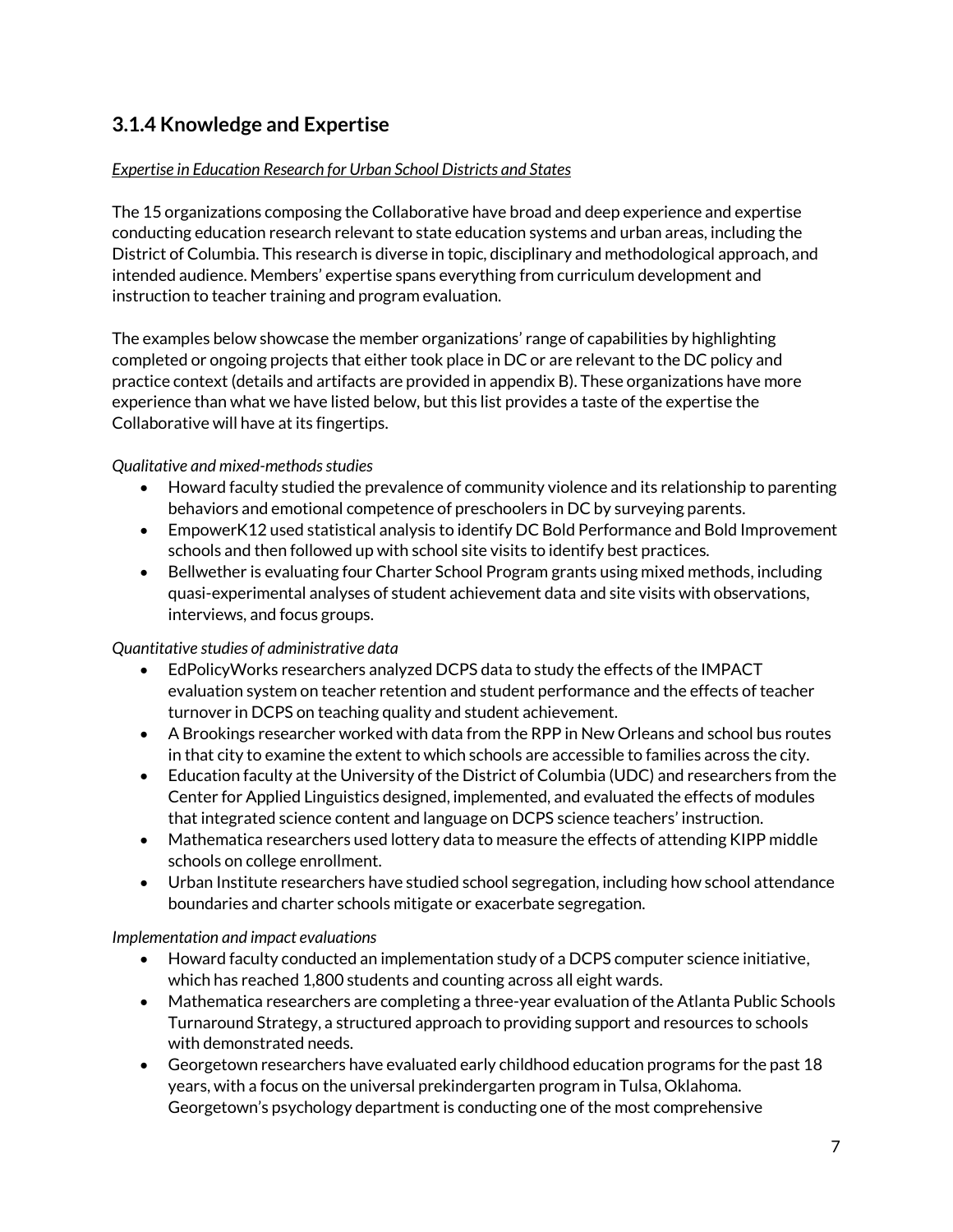contemporary longitudinal studies of public prekindergarten outcomes with more than \$5 million in funding to support RPPs with school districts.

 UDC Education faculty, in collaboration with a science education director in Atlanta Public Schools, analyzed the impact of the use of the flipped classroom model on high school students' motivation and achievement in science.

## *Designing and testing interventions*

- Trinity and Howard faculty have partnered to develop, implement, and evaluate STEM (science, technology, engineering, and mathematics) instruction professional development at the elementary school level in DC.
- American University faculty designed and evaluated a text messaging intervention that encourages college enrollment among low-income students. In addition to a randomized controlled trial, the study included a qualitative analysis of 800,000 text message conversations, focus groups with students and school staff, and surveys of students.
- University of Maryland faculty worked with the Maryland State Department of Education to create an early childhood curriculum for 4-year-olds based on principles of project-based inquiry and driven by evidence-based practices. This curriculum is being evaluated in a 200 classroom trial this year.

# *Analyses of urban school systems*

- The D.C. Policy Center has conducted systemwide analyses of DC's public school system, including a landscape report on the racial, ethnic, and economic diversity of schools and a report on access to schools that level the playing field for at-risk students.
- Bellwether researched school transportation in urban areas across the country, which included interviews with community members.
- UDC Education faculty published a premier reference volume on the landscape of K–12 STEM education in urban learning environments.

*In-depth studies of one or more school sites*

- A Trinity faculty member is leading a study of whether pairing struggling early readers with a college mentor improves learning outcomes at a DC elementary school.
- Raise DC's Postsecondary Access and Completion Change Network created a data analytics project to examine college application, enrollment, and summer melt patterns of DC high school graduates of four local education agencies (LEAs). Findings will be used to develop strategies to improve college access and completion among Change Network members.

# *Expertise in education and intersecting policy areas*

- Health and education. Georgetown's Early Childhood Innovation Network is a local collaborative of health and education providers, community-based organizations, researchers, and advocates in DC. The network is studying the relative efficacy of an online versus inperson approach to coaching elementary school teachers in behavior management strategies.
- Nutrition and education. A faculty member at American University is leading a team of university researchers, DC school leaders, and community partners in the design, implementation, and evaluation of a program focused on teachers' health and wellness to increase their knowledge and self-efficacy regarding teaching nutrition education in their classrooms.
- Immigration and education. A current faculty member at George Washington University's Trachtenberg School studied educational achievement and attainment among children of immigrants, English language learners, and undocumented students.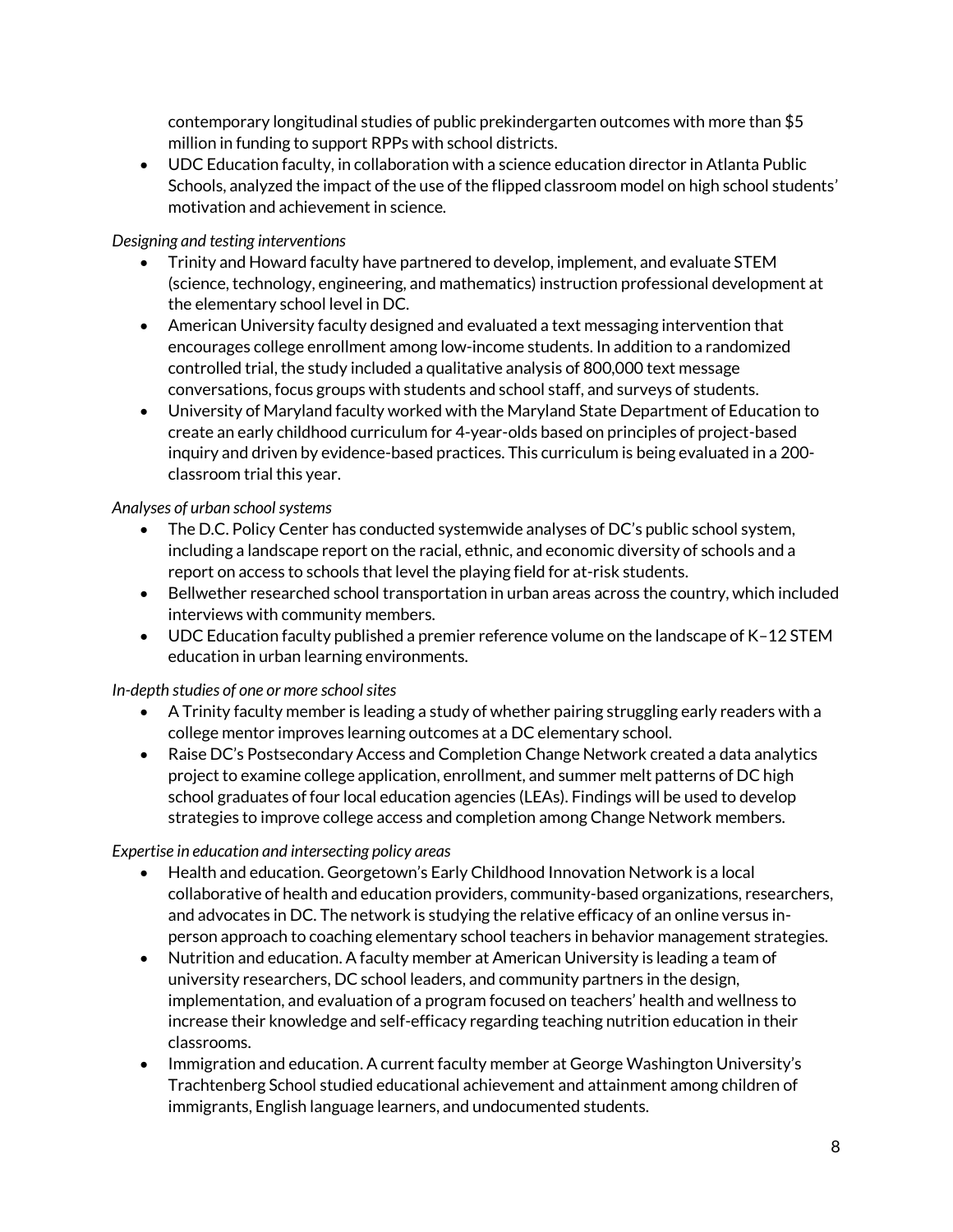The Collaborative will harness all this expertise by leveraging Urban's experience managing complex education research projects that involve coordinating with multiple partner organizations to collect and analyze quantitative and qualitative data (including administrative databases, surveys, interviews, and focus groups). The following areas of expertise will be particularly beneficial to the RPP:

*Coordinating multiple research teams*. For a set of studies on student transportation in choice-rich urban education systems, Urban Institute researchers accessed data from DCPS and PCSB and worked with teams that had access to similar data from Denver, Detroit, New Orleans, and New York City. Urban produced a multicity report that provided comparative results for all five cities, helping policymakers understand similarities and differences in findings across contexts. Urban also published a series of deep dives into each city's data and a multicity qualitative report that drew on interviews with policymakers and practitioners. Convening and managing multiple teams of researchers as well as publishing and disseminating findings produced by these teams is similar to the role Urban will play as the Collaborative's lead entity.

*Managing research projects with large-scale administrative databases.* The student transportation study is just one example of how Urban has managed research projects with multiple student-level administrative databases. For a study measuring high school quality using metrics beyond test scores, Urban researchers assembled statewide longitudinal data from Kentucky, Massachusetts, and Virginia. Urban has also worked with the Florida Department of Education to merge records from their data warehouse to college enrollment and graduation data from the National Student Clearinghouse for a study of the long-term effects of a private school scholarship program. Urban will draw on this experience as the Collaborative builds, maintains, and manages the data archive for the RPP.

*Collecting original data.* Urban is experienced in collecting original quantitative and qualitative data, an activity we expect the RPP will undertake. To help stakeholders better understand DC school data, Urban partnered with the D.C. Policy Center to create a longitudinal dataset that puts several schoollevel datasets in one accessible place. And as the DC Promise Neighborhood Initiative's local evaluation partner, Urban designed, organized, and administered school climate surveys in DC public charter schools in 2013, 2015, and 2017.

*Community engaged research.* As a pioneer of community engaged research, a methodology that includes the input, participation, and reflections of the people and communities at the heart of the issues studied, Urban regularly engages diverse stakeholders in soliciting and developing research questions. Methods of engagement range from seeking feedback at community meetings to hosting data walks, which connect the community directly with relevant research and data and give researchers and community members space to reflect on lessons learned and next steps. Examples include Urban's work with DC youth in public housing communities on the Promoting Adolescent Sexual Health and Safety project and engagement with residents as part of the 11th Street Bridge project, both detailed in appendix B.

Urban's experience leading complex projects with multiple partners is in addition to its substantive expertise, which spans from prekindergarten to postsecondary education. Urban researchers have conducted quantitative and qualitative studies on such topics as student transportation, school funding, teacher diversity, and school segregation. Additional detail on Urban's expertise and experience (including lessons learned, artifacts, time frames, and dates) is included in appendix B.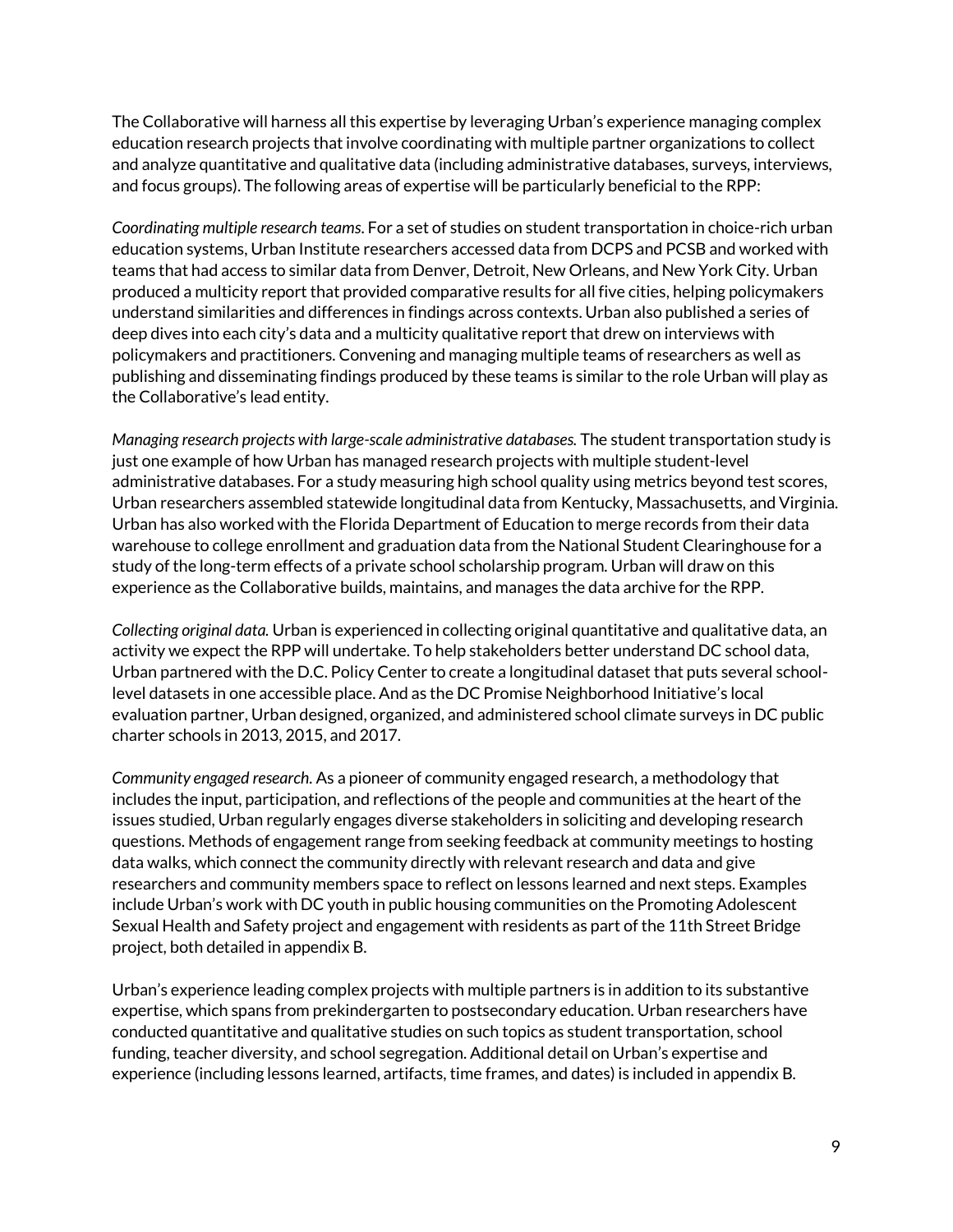#### *Expertise in Partnering with Government*

Collaborative member organizations have a long history of working on research with and for government partners, including the District of Columbia.

Urban, the Collaborative's coordinating entity, has worked with DCPS, OSSE, and the Office of the DC Auditor on education projects for more than a decade. Projects include the following:

- When DC officials were making decisions about closing elementary schools and redefining enrollment boundaries, Urban helped develop and apply criteria for deciding which schools to close and analyzed potential effects on travel distances for students and enrollment by school. In 2008, DCPS contracted the Urban Institute, the 21st Century School Fund, and the Brookings Institution to provide an enrollment analysis and grade-level projections for DCPS schools for the 2009–10 school year. The study examined the result of school closings and grade configuration changes on DCPS enrollment and provided recommendations for future enrollment studies. More recently, Urban worked with DCPS to document the prevalence and patterns of absenteeism in early childhood education programs and identify how these patterns vary across students, families, and schools.
- Urban has also supported the District's efforts to understand and improve the process of estimating enrollment by school and by grade in DCPS and public charter schools. As a subcontractor on a study commissioned by the Office of the DC Auditor in 2018, Urban designed and carried out analyses to assess the accuracy of existing projections, measured year-to-year student mobility, and identified factors associated with inaccurate enrollment projections.
- Urban has partnered with OSSE on Project ASQC: Access to a Supply of Quality Care, the District's first federal child care research partnership grant. The project, launched in September 2019 and developed collaboratively with OSSE, uses multiple methods and data sources to examine the supply and distribution of high-quality child care following the 2018 implementation of Capital Quality, a redesigned quality rating and improvement system.

Some of these projects involved collaboration at all stages of the research process, from identifying research questions to disseminating findings and developing new policies and programs. Others have called for collaboration on specific aspects of the research process.

Below, we describe Collaborative members' expertise collaborating with government and offer illustrations of engagement at various stages of the research process. Additional details on these and other examples of collaborations with government are available in appendix C.

*Development of research questions*. Collaborative members have experience convening stakeholder groups, connecting challenges of practice with previous research questions and existing research evidence, and using knowledge of the literature to support practitioner discussions about needed evidence.

- EdPolicyWorks collaborates with DCPS to jointly determine research questions that are refreshed annually to reflect DCPS needs.
- University of Maryland researchers worked with DCPS curriculum specialists to develop a fourth-grade mathematics curriculum for computational thinking.
- The D.C. Policy Center worked with the Office of the Deputy Mayor for Education and partners across the DC government to identify the scope of the Out of School Time (OST)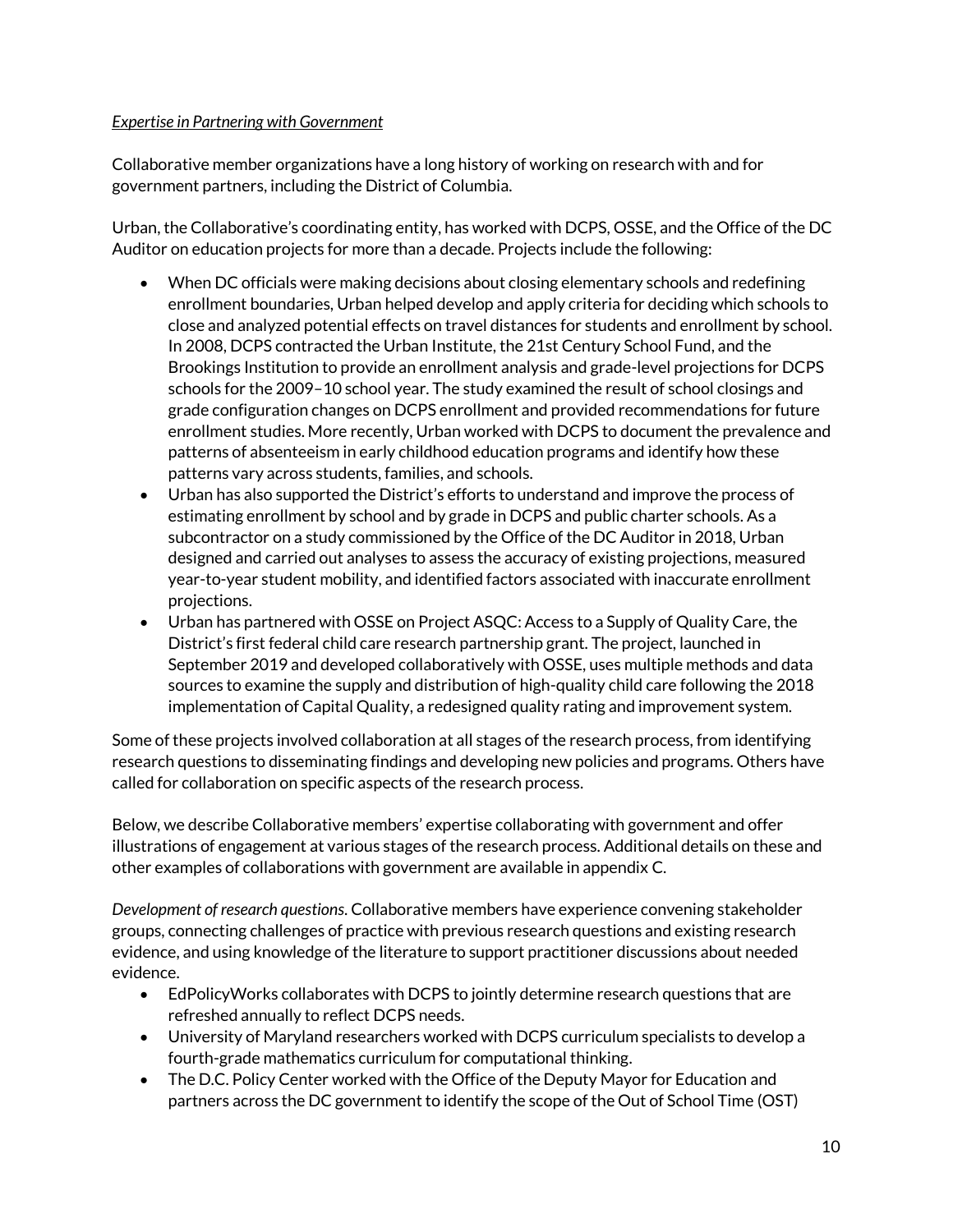project and collect quantitative and qualitative data on the present capacity of OST programs, providing the first comprehensive portrait of how these programs are funded.

 Urban convened government officials and researchers in 2015 to explore opportunities for improving population and school projections before contributing to the enrollment projections study in 2017–18.

*Communication throughout the project.* Collaborative members establish plans for communicating with government partners about research progress. Expectations for communication are typically established at the project's onset and may involve written progress reports, phone check-ins, or inperson briefings. Results are shared in formats that meet stakeholders' needs (described in the community outreach section).

- In their collaboration with DCPS, University of Maryland researchers have weekly meetings with DCPS curriculum specialists. The researchers also spend a week at DCPS central offices over the summer working on this project.
- American University staff serve on the State Title III Advisory Committee for OSSE. The work aims to help OSSE make decisions about policies for English language learners. The work is done collaboratively via face-to-face monthly meetings that include whole-group discussions, small-group discussions, and surveys.
- On Project ASQC, Urban maintains communication based on partner preferences. Urban and partners in OSSE's Division of Early Learning agreed on a quarterly meeting schedule and have email and phone check-ins as needed.

*Adjusting the course of the project in response to stakeholder feedback.* Government partners are experts on their programs and policies. Collaborative members seek input from government partners, listen to their feedback, and identify ways to integrate it into the research. Our teams have a record of providing government partners with opportunities to discuss and provide feedback on all aspects of the research process. Project timelines are designed to allow partners to review interim deliverables and provide input.

- In developing the OST reports, D.C. Policy Center gathered feedback from government stakeholders on multiple drafts of written reports to ensure that the structure and presentation of the findings were most useful to audience needs. Based on feedback, they created additional infographics and summary documents.
- The EdPolicyWorks team, in its partnership with DCPS, regularly shares analysis and findings. The team welcomes feedback from DCPS but retains control over the analysis, findings, and interpretation. The team also shares intermediate products such as preliminary results with DCPS staff to build their understanding and solicit their feedback.
- As part of a project with Prince George's County, Urban conducted a program review to collect information about the programs and services offered to students as part of the TNI@School initiative. After collecting and summarizing data on the schools, program offerings, and school staff perspectives, TNI@School leadership did not feel they had what they needed to understand the initiative. They requested evidence on the program offerings. Although this was not part of the project's original scope, Urban Institute researchers modified the project plan to address their feedback. The program review was expanded to include research evidence for each program offering.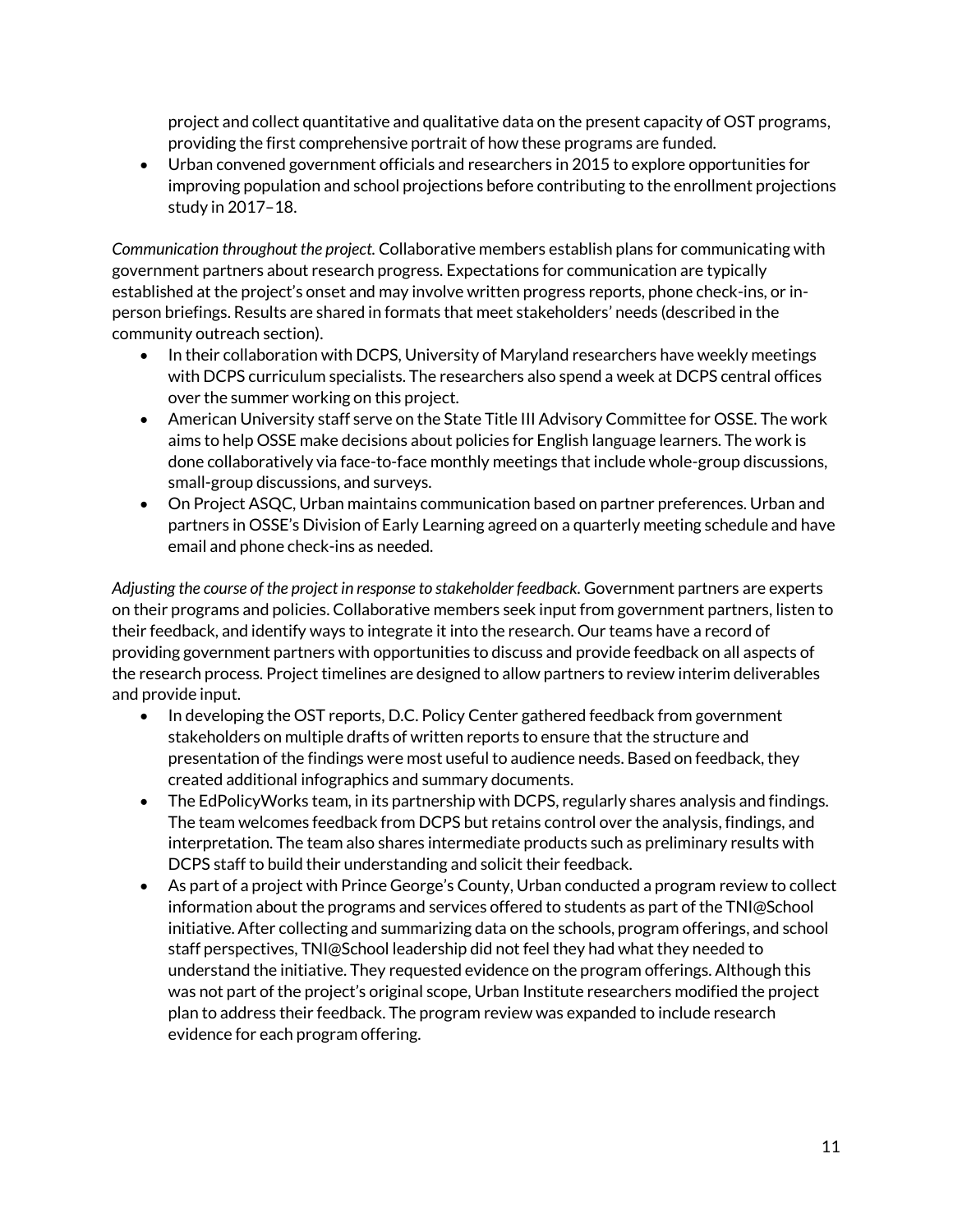*Ensuring work is useful to the partner and intentionally building capacity.* Collaborative members have a strong record of conducting research and communicating useful lessons to government partners.

- Raise DC organized the Office of the Deputy Mayor for Education, OSSE, DCPS, PCSB, and individual public charter schools to work on the 2014 Graduation Pathways Report. Raise DC also catalyzed leaders to launch and expand a cross-LEA Bridge to High School Data Exchange, a standardized process for ensuring essential early warning information is transferred quickly, automatically, and consistently as students enroll in ninth grade.
- EmpowerK12 worked with seven public charter school LEAs to support their transition from the DC Comprehensive Assessment System to tests from the Partnership for Assessment of Readiness for College and Careers. EmpowerK12 developed analytic tools to align the tests and assess changes in student proficiency. EmpowerK12 provided trainings on the tool to data managers, assessment coordinators, and PCSB staff to enhance their capacity.
- Through its work on teacher value-added models, Mathematica produced public reports documenting its approach and provided DCPS with the programming code used to develop the models, building the agency's capacity to conduct analysis independently. Mathematica also provided technical assistance to DCPS and OSSE, including regular phone calls to answer questions about using and understanding the effectiveness measures and how to best use them in a multiple-measure evaluation system.
- Bellwether worked with OSSE to operationalize its strategic plan, ensuring that short- and medium-term goals, activities, and milestones for each division were aligned with agencywide goals and long-term student outcomes targets, work already begun through the Every Student Succeeds Act state plan. Bellwether provided an implementation road map, with timeline and sequencing, success metrics, and detailed initiative work plans for each priority initiative.

#### *Plan to Leverage Best Practices of RPPs*

l

This proposal is grounded in best practices and lessons learned from RPPs in states and cities around the country, such as Baltimore, Chicago, Tennessee, Houston, New Orleans, New York City, and San Francisco. Based on conversations with RPP leaders and a review of the burgeoning research literature on RPPs, our approach was designed to address the challenges other RPPs have faced and leverage lessons about what has worked well.

Several RPP leaders we consulted for this proposal agreed to be advisers to the Collaborative if our proposal is selected. These advisers include Jenny Nagaoka (deputy director, UChicago Consortium on School Research), Doug Harris (founding director, Education Research Alliance for New Orleans), Erin O'Hara (executive director, Tennessee Education Research Alliance), and Laura Wentworth (director, Stanford University/San Francisco Unified School District Partnership).

Conversations with these and other RPP leaders have demonstrated the importance of having a clear definition of what an RPP is and how RPP work is different from other kinds of education research or public-private partnerships. In a 2013 framing paper on RPPs, Coburn, Penuel, and Geil define RPPs at the district level as "long-term, mutualistic collaborations between practitioners and researchers that are intentionally organized to investigate problems of practice and solutions for improving district outcomes." 1

<sup>1</sup> Cynthia E. Coburn, William R. Penuel, and Kimberly E. Geil, *A Strategy for Leveraging Research for Educational Improvement in School Districts* (New York: William T. Grant Foundation, 2013).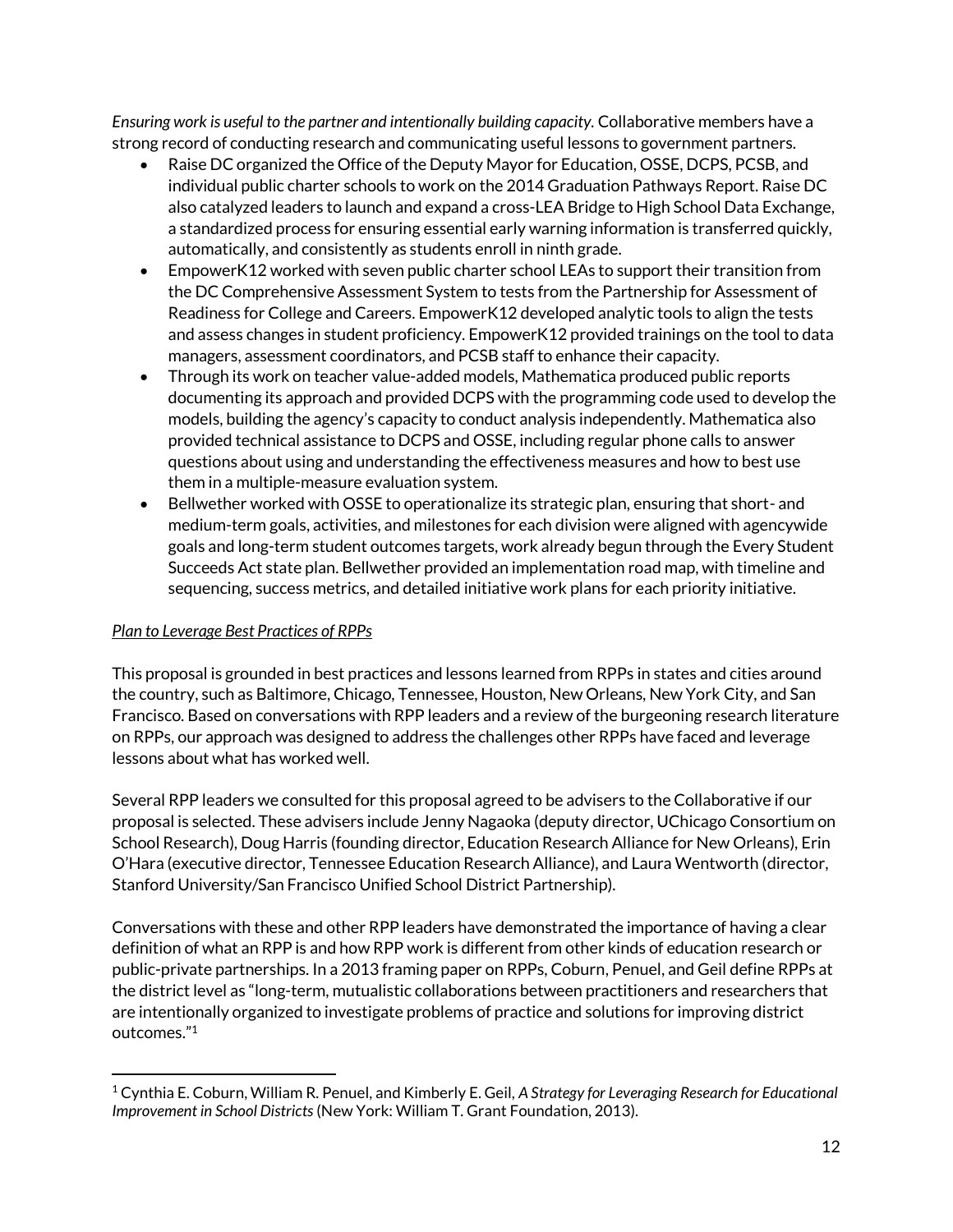The authors identify five distinguishing features of successful RPPs that are reflected in our proposal:

- 1. Commit to the long term. Urban commits to facilitating the Collaborative for at least 10 years.
- 2. Focus on problems of practice. The notice of invitation makes clear the RPP will focus on increasing student outcomes and school improvement (e.g., identifying effective instructional practices and interventions), and our proposal includes mechanisms to ensure practitioners are key collaborators at all stages of the research process (in addition to the Advisory Committee's role in setting the research agenda).
- 3. Commit to mutualism. Our commitment to addressing problems of practice and our proposed organizational structure (including a Leadership Council representing the Collaborative members) will ensure the RPP's work benefits practitioners and is worthwhile for researchers.
- 4. Use intentional strategies to foster partnership. The structural elements of the RPP laid out by the RPP Act and OSSE's notice of invitation, as well as our proposed structure, are all oriented toward fostering partnership among researchers, practitioners, policymakers, and the broader community.
- 5. Produce original analyses. The RPP aims not only to make data and syntheses of existing research available to District stakeholders but to conduct original analyses and provide novel tools to inform local decisionmaking.

Taken together, these features ensure that, in the words of Penuel and Hill's introduction to a 2019 collection of academic papers on RPPs, "the questions center not on advancing knowledge and theory for its own sake but on practice; that is, the research focuses on how to improve intermediate and longterm outcomes for students, their families, and their communities." 2

The strategies and tactics employed to reach these goals will need to be tailored to DC's unique context, but the leaders of Chicago's RPP (the UChicago Consortium on School Research) identify five "critical commitments" that guide their work. $3$  All five are reflected in our proposal and are commitments that we will hold ourselves accountable to:

- 1. "developing an extensive data archive on [Chicago Public Schools],
- 2. extensive stakeholder engagement and strong ongoing relationships with the district,
- 3. conducting scientifically rigorous research while making findings broadly accessible,
- 4. building knowledge of core problems across time and across studies, and
- 5. an extensive outreach of providing information to the public."

l

Most RPPs are partnerships between one or more research institutions and a single school district. DC's context as both a city and a state with one large traditional district and more than 60 charter LEAs is unlike any other in the country. Our proposal to bring together 15 research and practice organizations from across the region is also unique. As a result, we will draw on lessons learned from multiple contexts that share elements of the DC context, including these:

- The Tennessee Education Research Alliance is a state-level RPP that informs policy and practice in LEAs across the state.
- The Education Research Alliance for New Orleans works with data shared by the state government to inform educational improvement in New Orleans' all-charter school system.

 $2$  William R. Penuel and Heather C. Hill, "Building a Knowledge Base on Research-Practice Partnerships: Introduction to the Special Topic Collection," *AERA Open.*

<sup>3</sup> Melissa Roderick, John Q. Easton, and Penny Bender Sebring, *The Consortium on Chicago School Research: A New Model for the Role of Research in Supporting Urban School Reform* (Chicago: Consortium on Chicago School Research at the University of Chicago, 2009).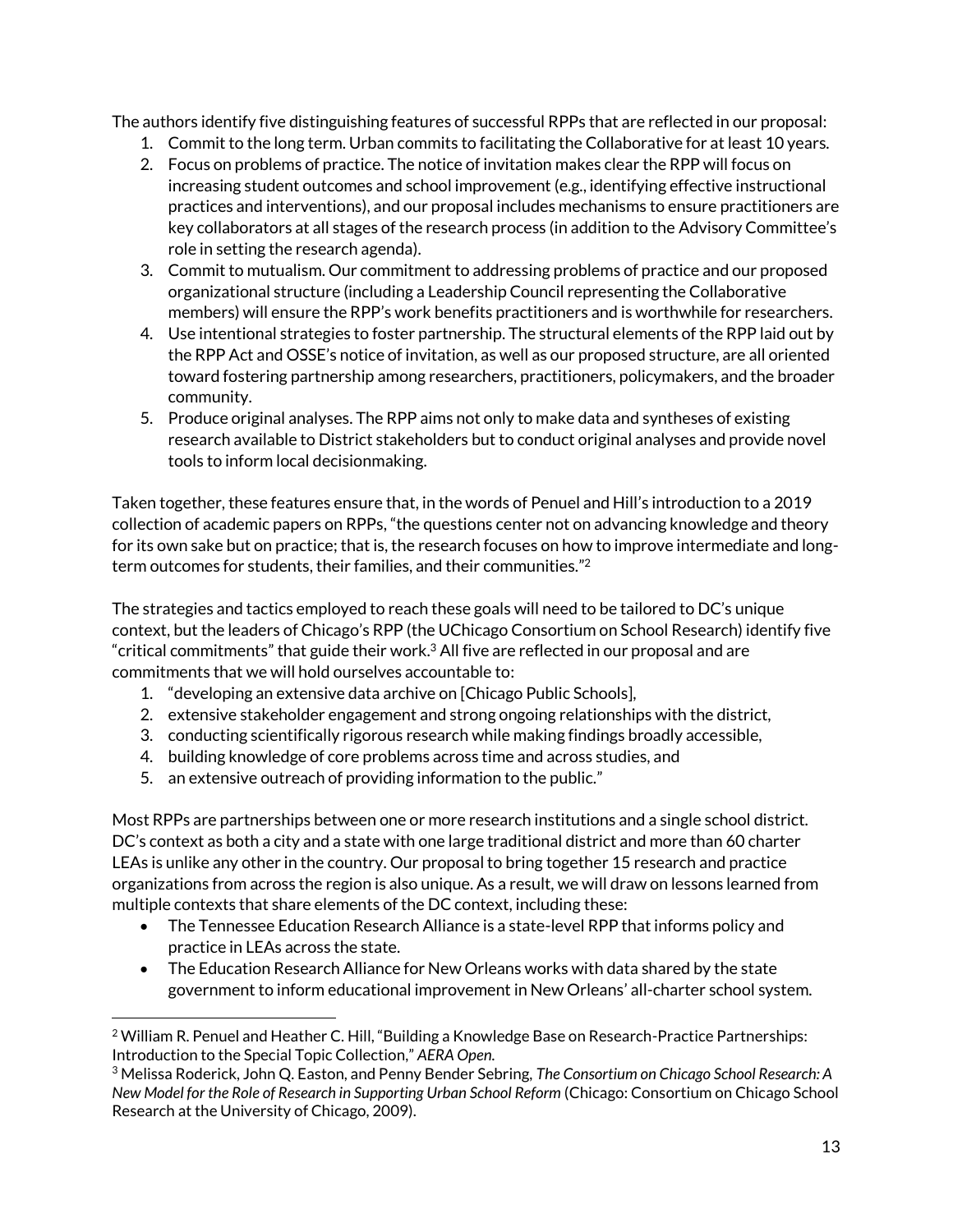- The RPP between the San Francisco Unified School District and Stanford University is led by a "broker" who splits her time between the district office and Stanford and connects practitioners with researchers from across the university. In our proposed model, Urban staff will play the role of "broker" and "matchmaker" between researchers and practitioners.
- The Baltimore Education Research Consortium (BERC) is a partnership between the Baltimore City Public Schools and universities in and around Baltimore. Our Collaborative's Leadership Council is modeled after BERC's Deans Board, which includes representatives from partner universities.

Our proposal is also informed by lessons learned from prior efforts to create an RPP in DC. In 2013, a local university and group of contract research firms formed the Education Consortium on Research and Evaluation (EdCORE). The effort produced a useful series of research reports aimed at evaluating the District's Public Education Reform Amendment Act of 2007 but went dormant shortly thereafter. Conversations with people involved with this effort raised two key challenges we have addressed in our proposal.

First, EdCORE was created to use funding provided by the city council to evaluate the Public Education Reform Amendment Act, which weakened the consortium's perceived independence and set an initial direction that was not aimed at informing practice. Our proposal is in response to legislation agreed to by the city council and the mayor to work in collaboration with education agencies rather than to evaluate a single policy or set of policies, and we propose to start the RPP with funding from several philanthropic sources, enabling us to establish the RPP's independence.

Second, EdCORE members struggled to work collaboratively, often because they were competing for the same government contracts. Our Collaborative includes a broader set of entities and an operational plan that sets out clear guidance for both the leadership and management roles held by Urban staff and the research and practice roles of the other 14 member organizations. Our members will collaborate on research that grows out of the RPP. Contract work conducted in response to requests for proposals from the city government will not be part of the RPP.

The Collaborative will continuously improve in response to facts on the ground. We will continue to draw from the rich set of resources made available by such organizations as the National Network of Education Research Practice Partnerships (NNERPP), the William T. Grant Foundation, and the National Center for Research in Policy and Practice. In addition to leveraging existing relationships with RPP leaders around the country, we will also continue to build new ones through membership in NNERPP and participation in its annual conference.

By learning from prior RPPs, DC's RPP will be positioned to succeed in our mission to inform educational improvement in the District and to contribute lessons learned from our context back to the broader RPP community.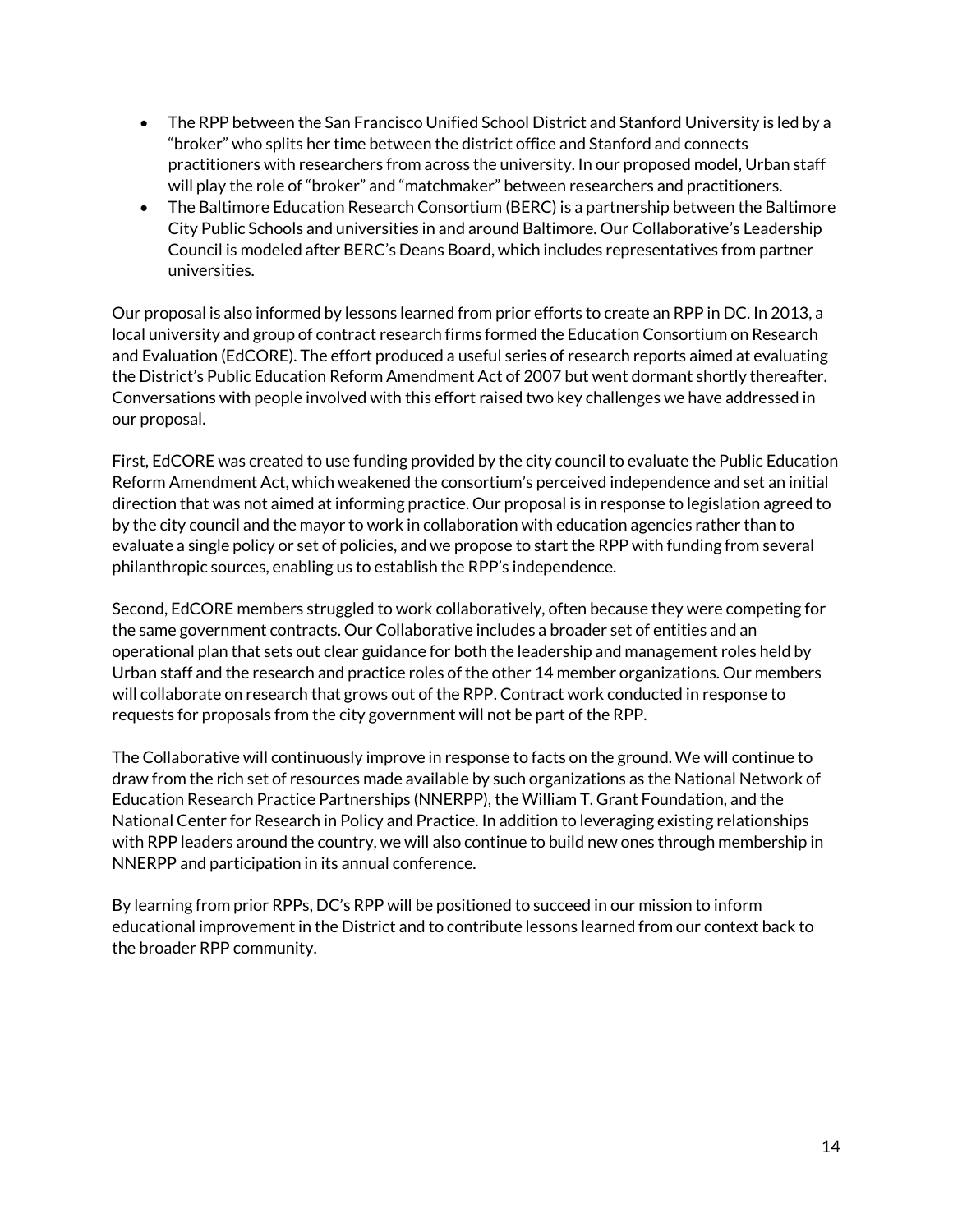## *Philosophy*

Engaging a wide range of stakeholders in a project's design, implementation, and analysis is critical to effectively address local needs and challenges. We believe that deeply engaging communities in the research process will foster culturally relevant research; lead to the creation of more effective programs, services, and policies; and empower the community. With this philosophy in mind, the Collaborative's work will be rooted in five key principles we believe are foundational to a successful RPP:

- *Collaboration.* The members of the Collaborative must work with each other and with stakeholders in the District to ensure the work draws on diverse expertise from across the city.
- *Independence.* Independent researchers bring the objectivity of a third party and have credibility with the wider community because they follow the data, wherever they might lead. The Collaborative research partners strive to be trusted, honest brokers of data and information about which programs and policies are closing outcome gaps.
- *Research integrity and quality.* The Collaborative must ensure data are high quality, research methods are appropriate and transparent, and findings are communicated clearly and evenhandedly.
- *Relevance.* Research must be relevant to and actionable for local decisionmakers, including parents, teachers, school leaders, district leaders, and elected officials.
- *Transparency.* Research findings will always be made publicly available, and the Collaborative will strive to make data and methods publicly available when doing so does not risk the confidentiality of student records.

These principles are based on lessons learned from RPPs in other cities and states, as well as RPPs and community- and government-engaged work Collaborative members have been a part of.

One example of such work is Project ASQC, described in the section on partnering with government and in appendix C. From the start, this project has been developed hand in hand with OSSE. Key contacts from OSSE provided Urban researchers with information on what they needed to learn, and based on those needs, Urban researchers scoped out a project that was refined in close collaboration with OSSE staff.

Through a partnership with the US Department of Education, Urban helps communities in the Promise Neighborhoods program meet their data collection and program implementation goals. Promise Neighborhoods are communities that receive five-year, \$20 million grants to achieve academic, health, and social outcomes for children through strong schools and supportive services. As a technical assistance provider, Urban works closely with Promise Neighborhood communities to understand their needs and create trainings, conferences, and assessments that support community goals. All five principles listed above are central to making this effort successful.

The Collaborative's approach has also been informed by RPP experience outside of education. Members of Urban's justice policy team recently partnered with the Virginia Department of Juvenile Justice to evaluate aggression management programs for youth in a Virginia correctional facility. The project generated insights on the opportunities and challenges of RPPs. Researchers concluded that ensuring research questions are interesting to both parties, embracing differences between researchers and practitioners, and remaining adaptable in goals and methods are keys to success.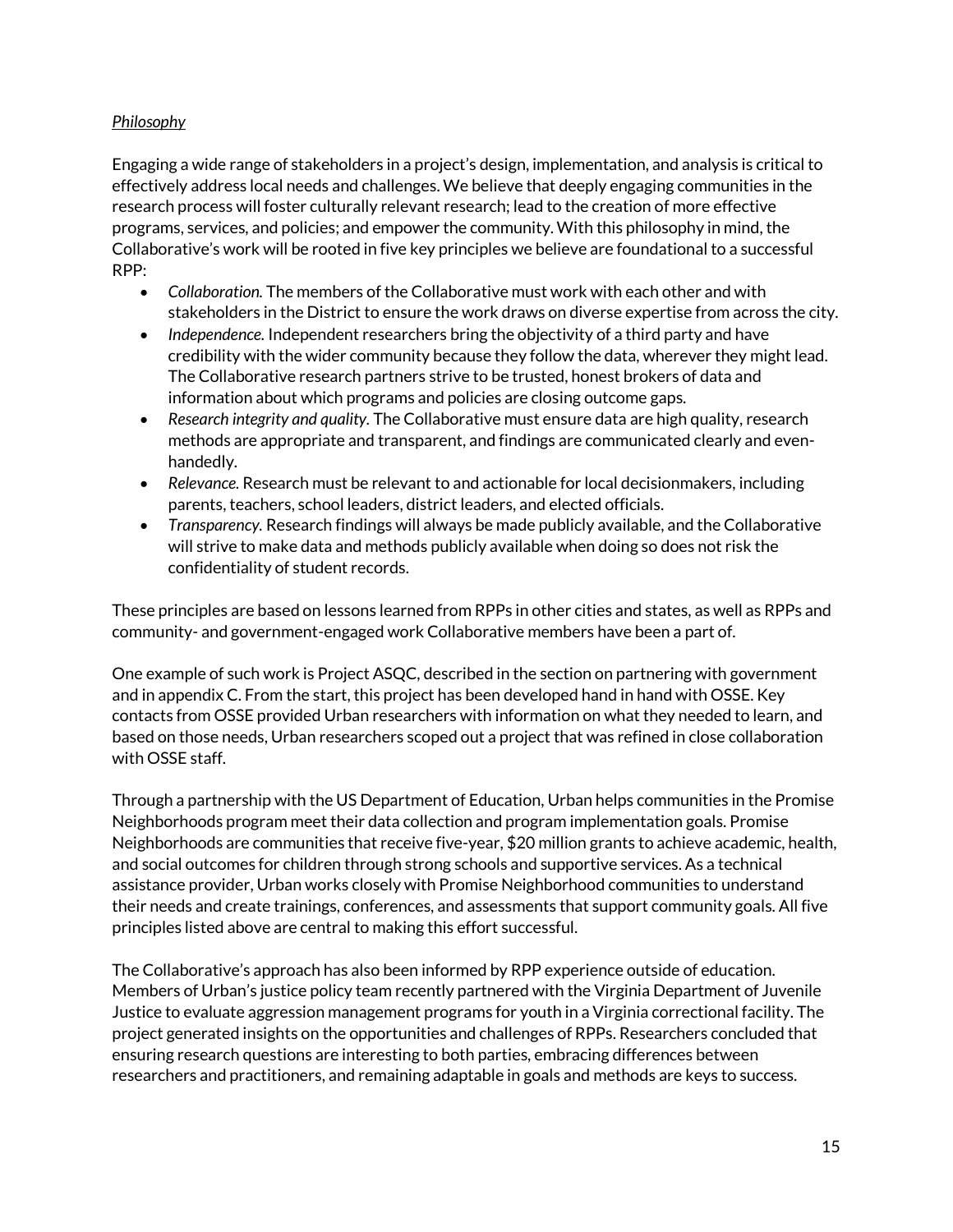These experiences and others, along with what we have learned from other RPP leaders and from Collaborative members, will provide a foundation for the RPP, and the principles will guide us in setting up and running the RPP. The structures we will use to bring this philosophy to life are outlined in the Vision and Consortium Coordination sections.

#### *Networks*

Collaborative member organizations have a broad array of partners throughout the DC region that can enhance the Collaborative's work. The Collaborative will tap its networks, partners, and partners' networks to support various aspects of the RPP's work, including research question development, data collection, data validation or "ground truthing," and dissemination to key stakeholders.

In addition, many Collaborative members' work links them to networks of students, school leaders, current and prospective teachers, and policymakers:

- Raise DC is an education partnership representing more than 250 cross-sector organizations, agencies, nonprofits, and schools. Its Change Networks and Leadership Council can be leveraged to discuss preliminary findings, vet potential strategies, or share final reports or products. In its work on continuous improvement, EmpowerK12 has developed relationships with the District's education stakeholders, including several charter LEAs. And D.C. Policy Center is carrying out workshops with school leaders from across the District to gather ideas for how research topics and the research processes can best benefit schools as the primary practice partner.
- Our university partners educate DC public school graduates and future teachers and have a unique opportunity to make our work more useful to postsecondary educators. The University of the District of Columbia and Trinity Washington University enroll more DC public school students than any other postsecondary institutions, with experience and data to not only study but implement interventions to enhance student success.
- Urban is home to Measure4Change, a program that delivers performance measurement training to District nonprofits. The support helps nonprofits better understand how they are helping their constituencies and how they might do better. Today, the Measure4Change learning community includes 66 Washington-area nonprofits, half of which are education organizations.

The Collaborative is also well positioned to partner with other organizations whose networks could support data collection, validation, and dissemination efforts. We have discussed the RPP with Parents Amplifying Voices in Education (PAVE), EmpowerEd, and the Data Quality Campaign, which are interested in supporting the RPP.

Our Collaborative will continue to identify and engage new partners to further the goals of the research agenda once it has been established. In a research project's development stage, we will ask collaborators to identify organizations and networks that would bring additional insight or value to the partnership. We will leverage our existing networks and the networks of our partners and the Advisory Committee. We will also create mechanisms for potential partners to reach out to us if they are interested in partnering or collaborating on research projects.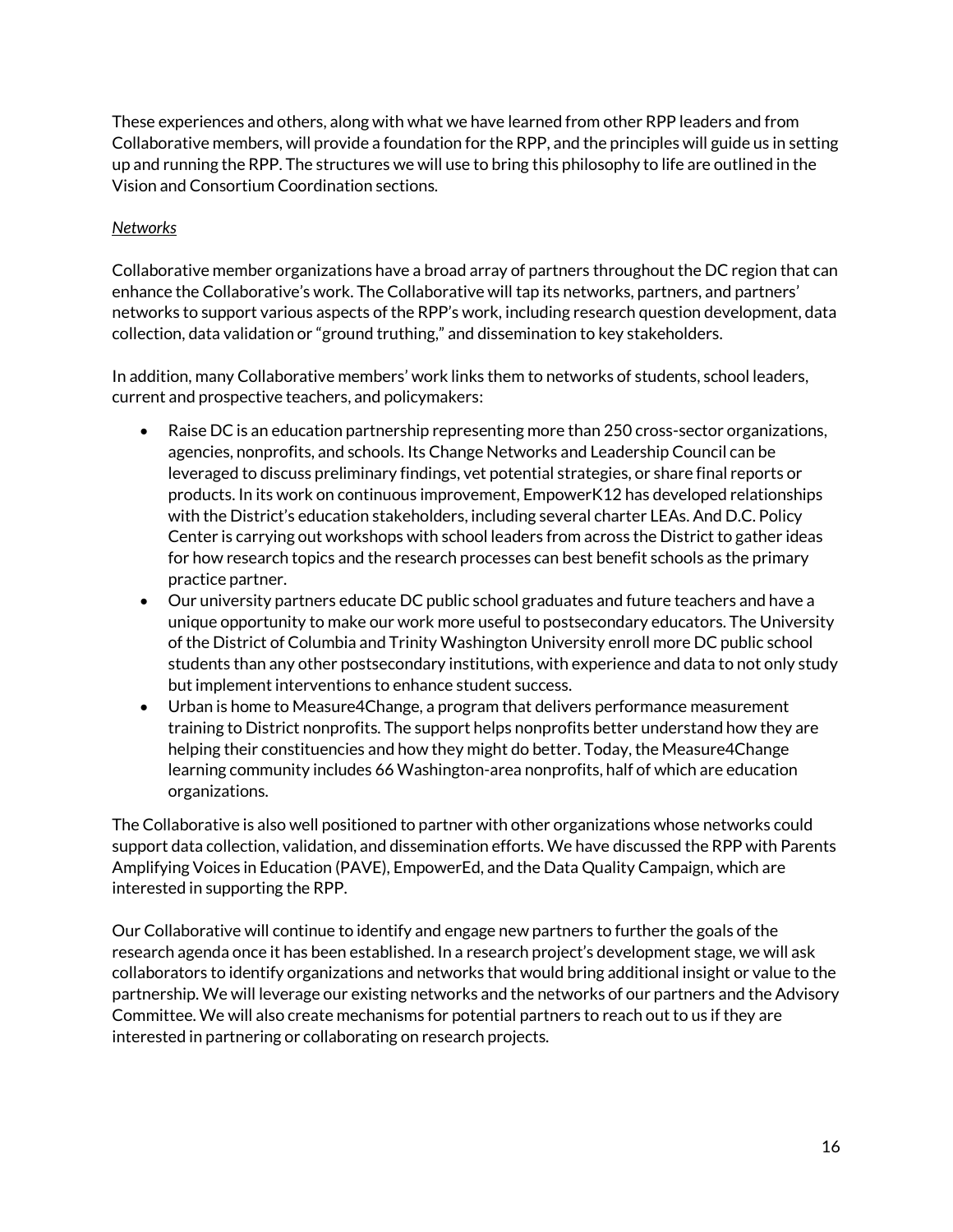#### *Expertise in Coordinating and Conducting Community Outreach*

The Collaborative member organizations bring a wealth of expertise in engaging and communicating with various stakeholders, which we will supplement with the expertise and experience of members of the Advisory Committee and other education stakeholders to ensure we are reaching the right people at the right stages of the process.

Urban has particular strengths in engaging the community in the research process (as described in the section on research expertise), translating complex research into accessible products disseminated through various channels, and convening stakeholders at all levels.

Urban's in-house communications team spans strategic communications, data visualization, creative design, digital engagement, web development, media relations, events management, writing, and stakeholder outreach. Members of the communications and outreach team work with researchers to employ different communications channels based on each project's target audience and goal. Examples of outreach channels Urban has pursued and could employ in the RPP include the following:

- Targeted email outreach can be used to reach key stakeholders directly, ensuring they are up to date on the latest findings and have access to the researchers.
- Data visualization can help translate research findings into accessible charts, illustrations, or stories that help a broader audience connect to the research. Urban's student transportation project, for example, told the stories of two DC students whose daily commutes to school affected their lives, presenting District-wide data along the way. The data visualization provided a platform to elevate this important issue.
- Presentations and outreach to state or local policymakers can help changemakers understand how a key research finding affects their local context. Urban Institute researchers regularly engage directly with policymakers and translate findings into memos, fact sheets, or presentations that highlight relevant results. For example, a researcher recently testified before Indiana and Oregon state legislative committees about the effects of changing the way states measure student poverty.
- Facilitated, in-person convenings can bring together business leaders, nonprofit leaders, practitioners, policymakers, and community members for conversations aimed at solving specific challenges. Urban's Research to Action Lab is skilled in planning and coordinating these convenings, which often lead directly to action, as in one roundtable on housing and child wellbeing that resulted in the creation of Health Starts at Home, a program that brings together housing and health care stakeholders to demonstrate the impact of stable housing on children's health.

The Collaborative's communications and outreach expertise spans beyond Urban. Member organizations have particular expertise in the following activities:

- Engaging educators, as demonstrated by D.C. Policy Center's workshops with school leaders to generate ideas for research topics, the Howard School of Education's Urban Superintendents Academy, and Georgetown's master's program in educational transformation.
- Engaging families and students, as in EmpowerK12's work with parents and Howard University's Verizon Innovative Learning program, which engages middle school young men of color in a hands-on enrichment program.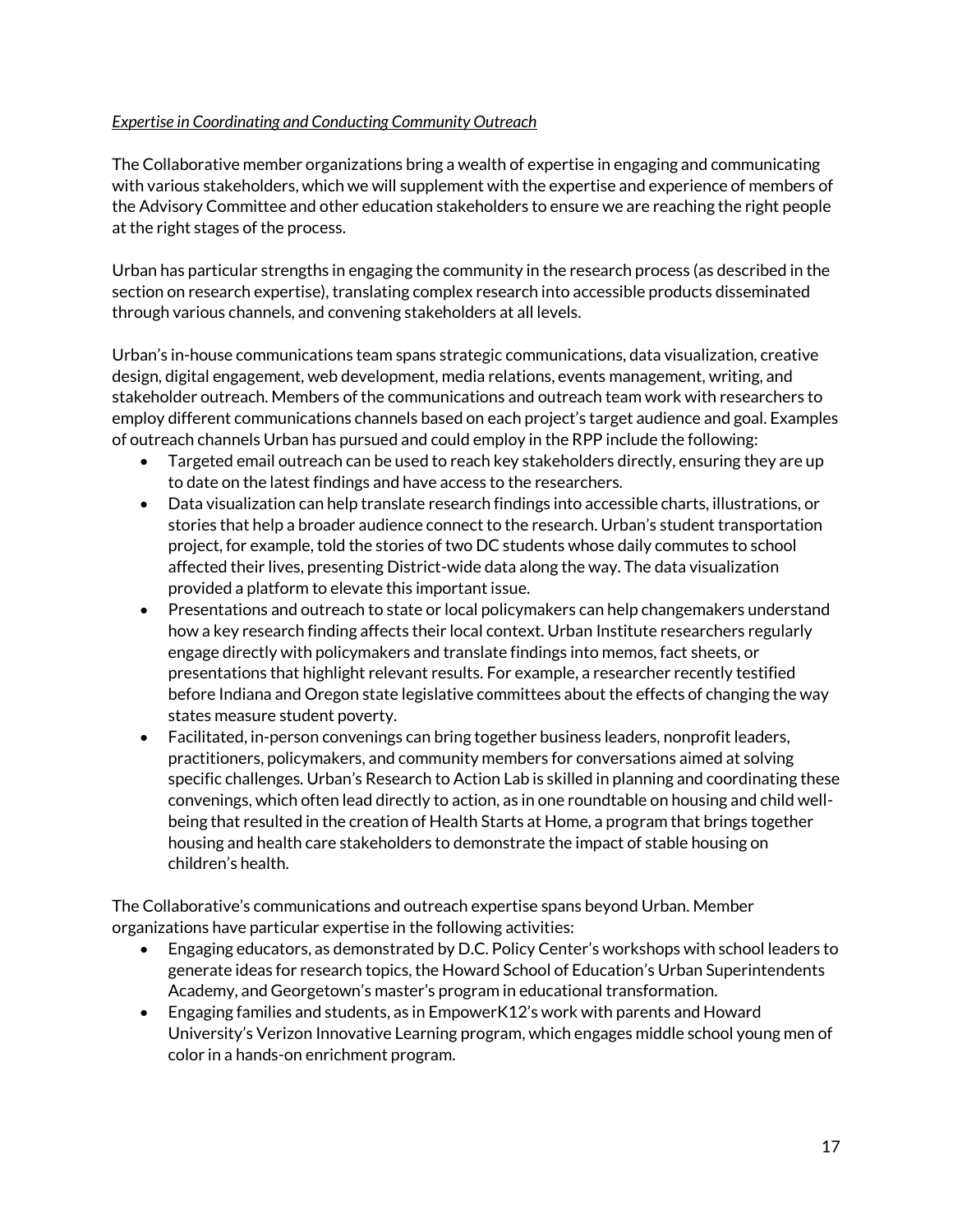Translating findings for practitioners and policymakers, as in Raise DC's Early Development Instrument, a website tailored for school-based leaders and community centers that has been presented to two dozen groups across DC, and the workshops for DCPS research and evaluation staff run by the Georgetown Department of Psychology's Center for Research on Children in the US.

More details on these and other examples are available in appendix D.

In shaping, communicating, and translating RPP research, the Collaborate will draw on the capacities of the Urban Institute's communications staff, the local expertise and networks of its members, and the guidance of the Advisory Committee in determining the best way to engage diverse audiences to ensure the most impact.

# <span id="page-19-0"></span>**3.1.5 Partnership Personnel and Collaboration**

#### *Current Personnel*

The Urban Institute's current staffing level is 548 employees (an organizational chart is included in appendix E). Urban's staff include approximately 27 full-time equivalent positions devoted to conducting research in education.

Urban strives to attract and support a diversity of backgrounds, experiences, talents, and thought. Likewise, Urban thinks intentionally about how it can learn from and speak to audiences that reflect the rich diversity of America's communities, and the organization strives to foster a culture where employees from different backgrounds and perspectives enjoy mutual respect, inclusivity, and collegiality. These efforts are critical to the health, vibrancy, and relevance of the institution and to the excellence of its research.

We have not attempted to calculate the staffing levels of the 14 other member organizations, but we conservatively estimate that they collectively employ more than 100 people who conduct education research.

#### *Personnel Dedicated to the Partnership*

The Collaborative will be led by an executive director and management team, based at the Urban Institute. The executive director will represent the Collaborative in interactions with the Advisory Committee and city agencies, hire staff, chair the Leadership Council, and guide the Collaborative's overall direction. The executive director will be hired as an employee of the Urban Institute and will be dedicated full time to the RPP. Key considerations when hiring an executive director and other core staff will include relevant background and expertise (e.g., in education research, policy, practice, or community engagement), diversity, and knowledge of and commitment to the District's public schools.

Until the executive director is hired, the Collaborative will be led by Matthew Chingos of the Urban Institute. As the vice president for education data and policy, Chingos has overseen the reintroduction of Urban's education program, building a team of 15 people in three years.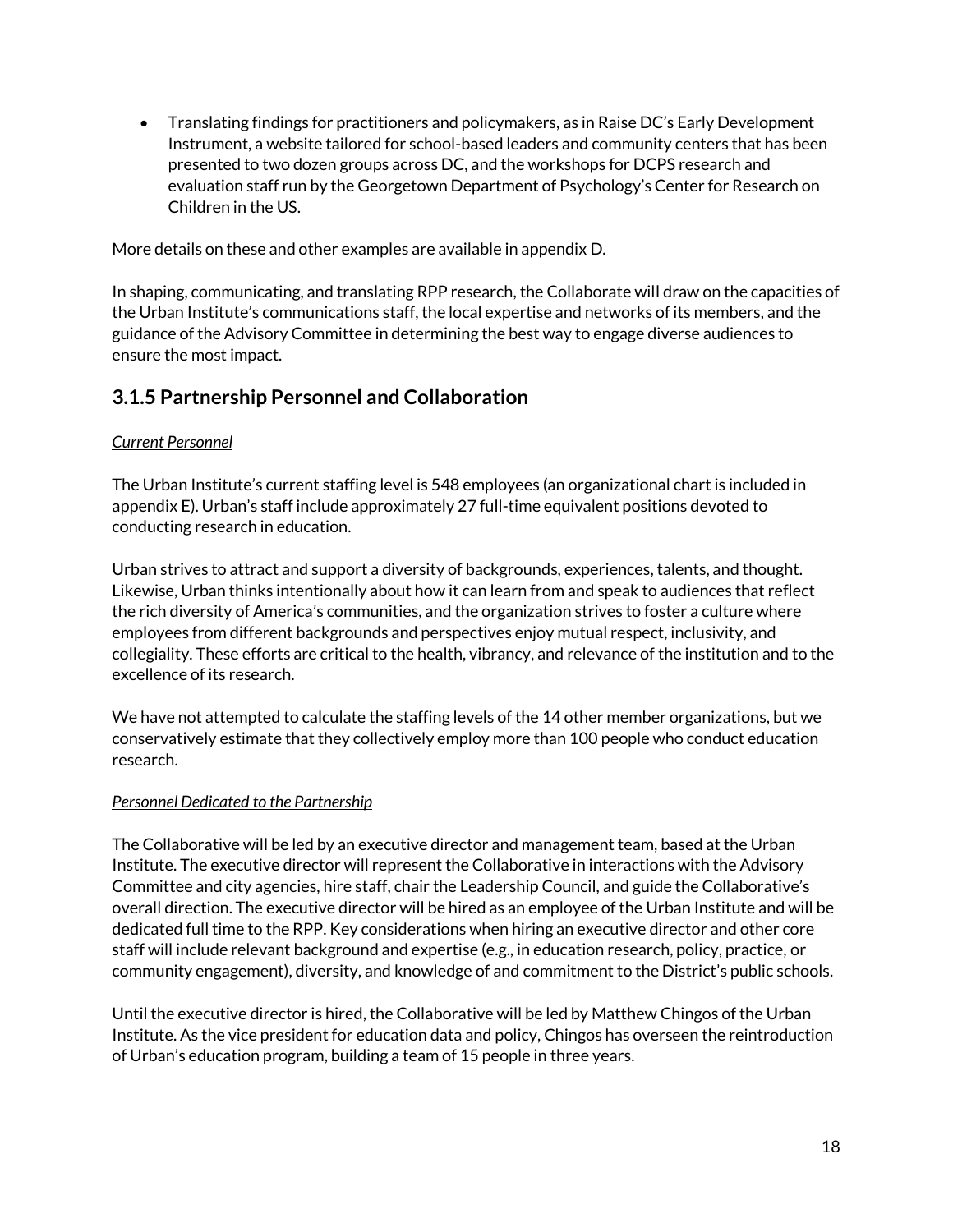Initial work to build the RPP will be supported by Urban Institute researchers, data science staff, and communications staff, until full-time RPP staff are hired. Throughout the life of the RPP, staff will only bill time spent on RPP projects to RPP funding sources.

The exact set of Urban-based core staff will be determined by the executive director, in consultation with the Leadership Council and based on available funding. Core management functions, to be performed either by current Urban staff or eventual RPP staff hired by the executive director, include the following:

- Research direction. Research design, management of research teams, and quality control
- Program management. Coordination, internal communication, and development
- Data management. Creation and maintenance of a data archive and data-sharing agreements
- Outreach management. Communication with community stakeholders, coordination with practice partners to help stakeholders translate research into practice, and media relations
- Business operations. Subcontracting and financial management

In addition to the core management staff, the RPP will be supported by researchers and practitioners from all the member organizations, including Urban. Researchers and practitioners will remain employees of their organizations, contributing to the RPP as project needs dictate and as funding allows. Some researchers will work full time on RPP projects, and others will work on a mix of RPP projects and other work.

The CVs of key personnel from all Collaborative member organizations are included in appendix F.

#### *Advisory Committee Collaboration*

The Advisory Committee is critical to the RPP's success. We expect Advisory Committee members will represent every education stakeholder group (e.g., parents, teachers, principals, district policymakers, operations staff, and other stakeholders) and bring a wide range of expertise and experiences. Such diversity often brings differing views of research priorities and interpretation of research results.

Our goal is to support the Advisory Committee as it navigates differences, develops a research agenda that represents the education community's needs, and provides feedback on RPP projects and products. We will offer to support Advisory Committee members in the following ways:

- Coordinating meeting logistics, including scheduling meetings, creating agendas, taking notes, providing refreshments, and securing suitable meeting space at locations across the District.
- Connecting Advisory Committee members to RPP leaders around the country so they can learn about the best practices of similar bodies, such as the Chicago Consortium's Steering Committee.
- Hosting informational sessions on research best practices and the current DC educational data landscape. Topics could include the latest national education research, research design principles, statistical terminology, predictive modeling, or an overview of DC student outcomes, OSSE data systems, and additional data collections happening in schools. When all members have the same baseline understanding of leading methods and current DC data, they will be more likely to come to consensus on research priorities.
- Providing one-on-one support to members so they have access to the best possible background data in DC and the latest national research to inform presentations they make to the rest of the Advisory Committee.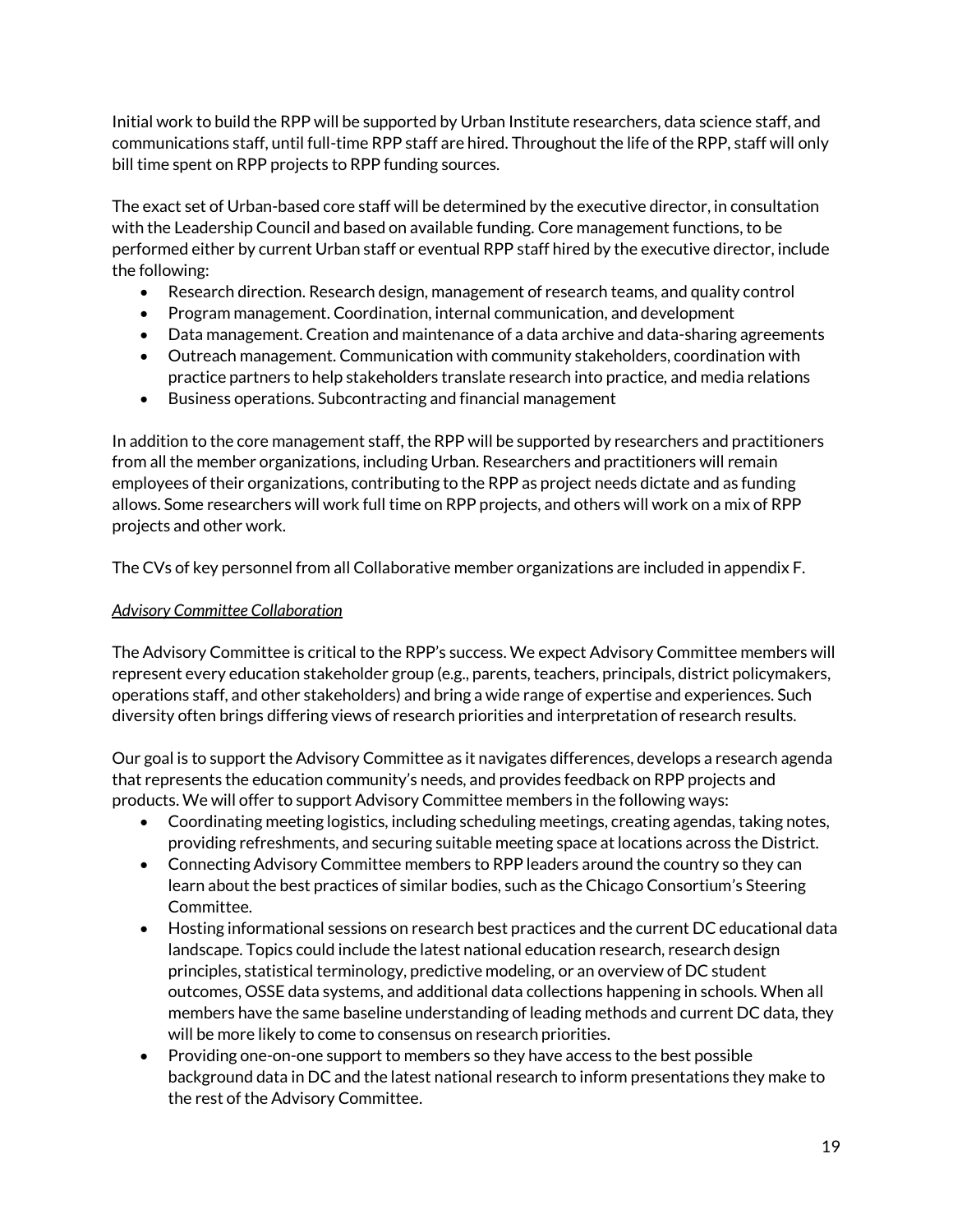- Providing monthly updates on our research efforts and access to embargoed reports early and often for Committee member feedback. We will set clear expectations about the need to keep preliminary findings confidential before public release to facilitate the level of trust needed.
- Holding "train the trainer" sessions that give committee members the confidence they need to support their community's stakeholders in understanding and translating the work into continuous improvement action steps as appropriate for their stakeholder group. Members will have access to additional materials and guidance to facilitate this process.

The Advisory Committee will set its own rules for determining the research agenda and providing feedback on draft RPP products. The Collaborative will prioritize agenda items and feedback from the Committee that reflects the consensus view of the Committee members.

We will measure the success of our engagement with the Advisory Committee based on feedback surveys sent to Committee members, attendance at Committee meetings, and the level of engagement of Committee members in providing feedback on and helping disseminate RPP products.

## *Consortium Coordination*

The consortium will be led by a management team at the Urban Institute, with strategic guidance provided by a Leadership Council consisting of one representative from each member organization. Specific roles and responsibilities are described below.

## **Urban Institute:**

- Provide executive leadership by hiring an executive director to lead the Collaborative and overseeing his or her performance
- Raise funds to support both the core Collaborative infrastructure at Urban as well as research activities by both Urban and the Collaborative members
- Manage grant agreements and contracts with Collaborative funders and subgrants and subcontracts to Collaborative members
- Build and maintain a data archive and share data with research teams (the Collaborative will enter into data-sharing agreements with OSSE and LEAs that will be updated regularly to provide approval for specific projects)
- Produce reports to funders and the city, including the legislatively mandated annual report
- Manage the Collaborative's communications activities, including building and maintaining a website
- Represent the Collaborative in interactions with the Advisory Committee and city education agencies

# **Collaborative Members:**

All Collaborative members will provide input on research priorities and the Collaborative's overall direction through participation at regular Leadership Council meetings.

The 15 members of the Collaborative include organizations with experience and expertise in education research and practice. The roles of individual organizations will vary based on the expertise of available staff in each organization and the RPP's needs.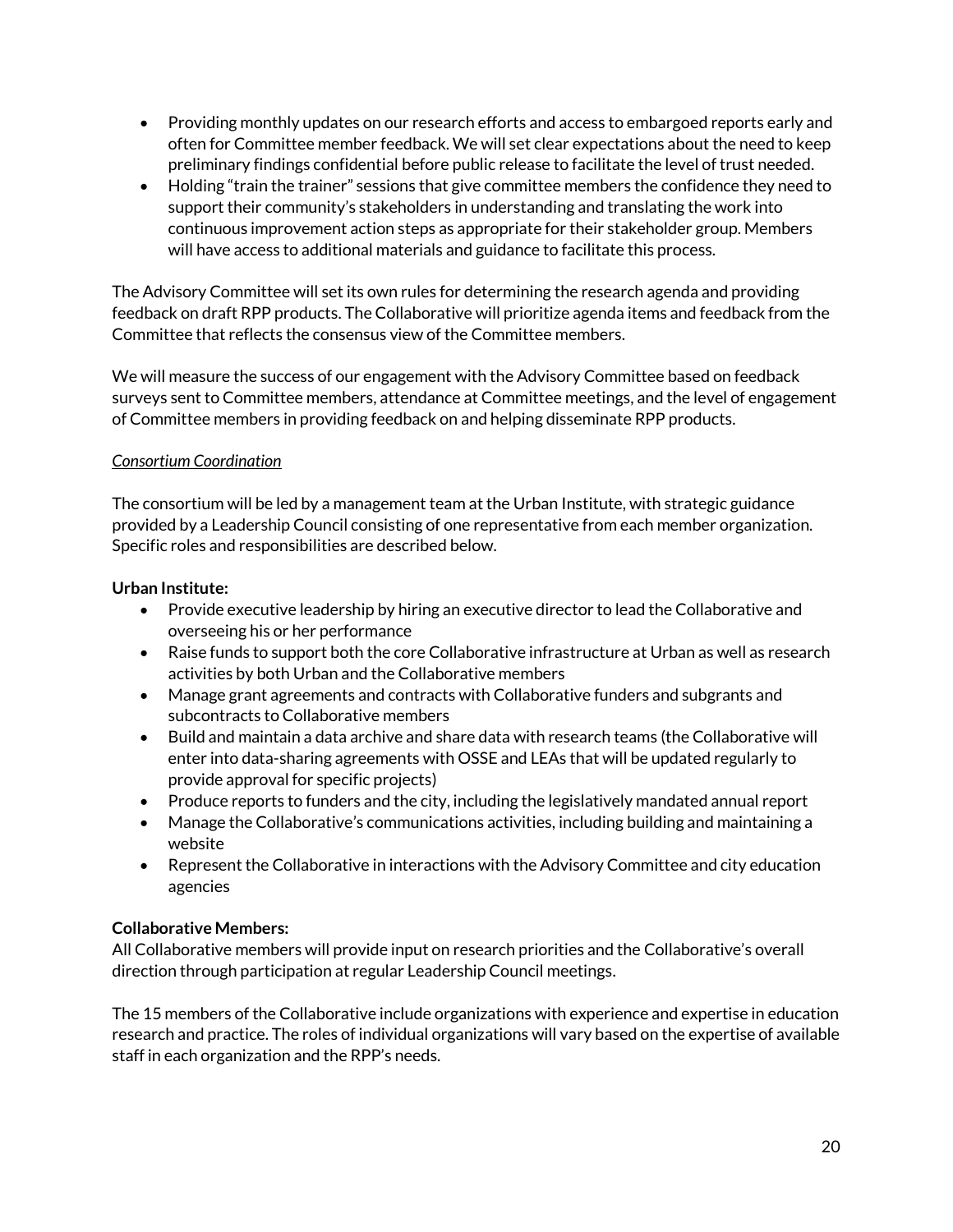*Research roles:*

- Design, plan, and staff research projects that align with the Collaborative's approach
- Author or coauthor reports, briefs, and other research products
- Present findings to stakeholders
- Provide technical and substantive feedback on draft RPP project findings and products
- Raise funds for RPP projects on which the member would be the lead organization

#### *Practice roles:*

- Support research members in designing and conducting research projects with community stakeholders
- Translate research findings for key audiences
- Participate in activities that support education leaders across the city in using outcomes from RPP projects to drive educational decisions and continuous improvement
- Provide substantive feedback on draft RPP project findings and products
- Provide training and support to practitioners

#### **Leadership Council:**

- Provide input on research priorities and recommend potential research projects to the executive director
- Provide a forum for member organizations to represent their organizational interests and constructively resolve any issues that arise
- Make decisions about routines, norms, and expectations for the Council, including the frequency and location of meetings and the possible creation of an executive committee that would meet more frequently and work more closely with the executive director
- Receive regular updates from, and provide advice to, the executive director on the RPP's strategic direction, progress of research projects, dissemination activities, community engagement, and finances
- Help recruit candidates for the executive director position by suggesting names and providing feedback to Urban on potential candidates
- Provide feedback on the annual Collaborative budget and financial sustainability plan
- Consider applications from additional organizations that seek to join the Collaborative (if our proposal is selected, we will invite organizations that also submitted proposals to join the Collaborative)

Documentation of organizations' commitments to the Collaborative are available in appendix G.

# <span id="page-22-0"></span>**3.1.6 Data Use and Protection and Research Methods**

#### *Expertise in Data Security*

Urban has a long history of securely collecting, maintaining, storing, and using sensitive individual-level data on education and other topics from DC and education agencies around the country. Urban has always complied with all relevant federal, state, and local laws and regulations.

Sensitive datasets that Urban researchers have worked with include the following:

 Multiple years of student-level data from DC education agencies and LEAs, including OSSE, DCPS, PCSB, and My School DC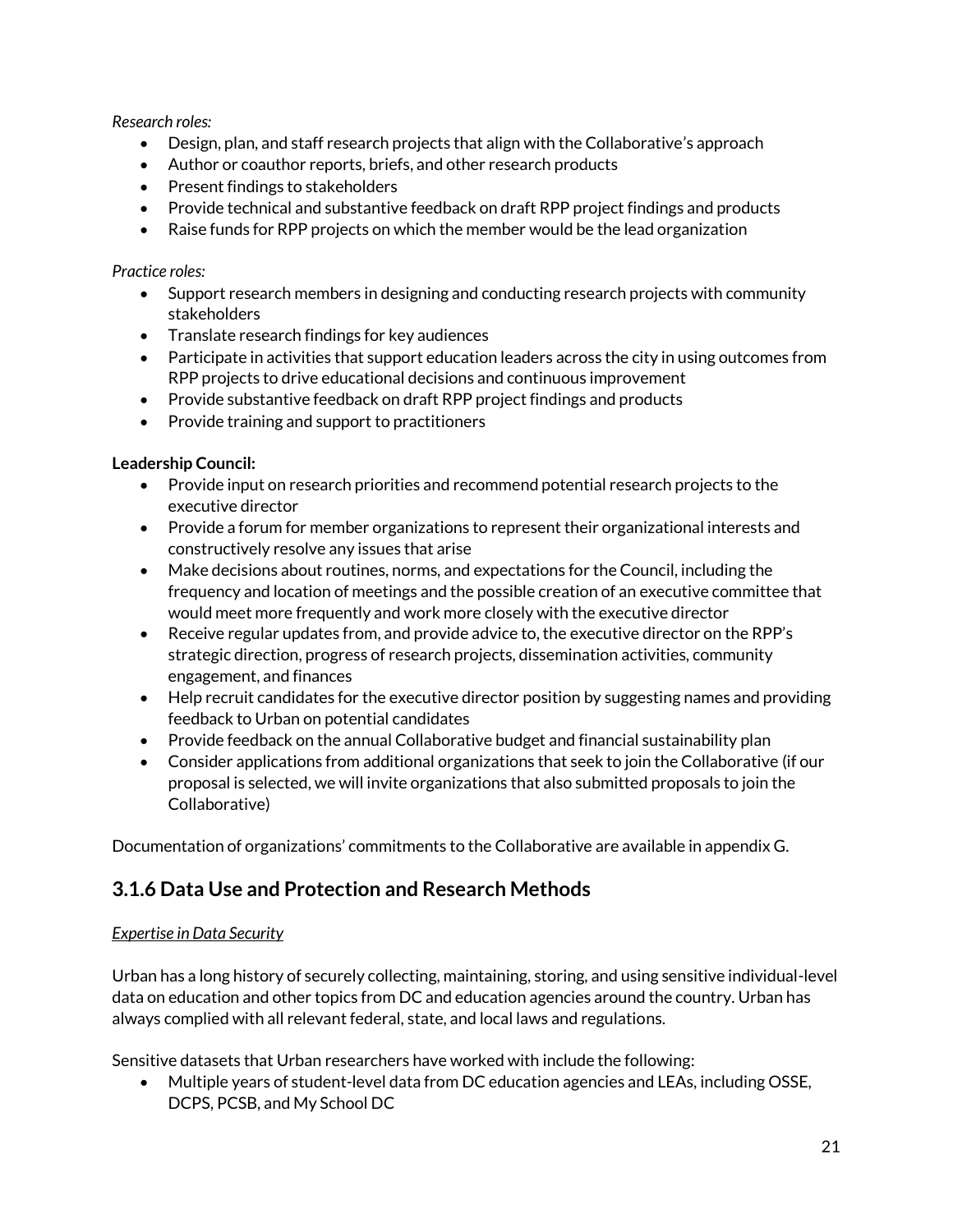- Statewide student-level longitudinal data on millions of students from multiple states, including Connecticut, Florida, Kentucky, Massachusetts, North Carolina, and Virginia
- Nationally representative restricted-use datasets maintained by the National Center for Education Statistics of the US Department of Education and made available to researchers under strict data-use agreements

Additional examples of Urban's experience with sensitive data include the following:

- Multiple years of DC birth certificate, death certificate, Temporary Assistance for Needy Families, and Supplemental Nutrition Assistance Program data as part of NeighborhoodInfo DC, now Urban–Greater DC
- Individual-level data, including birth date, Social Security number, name, and other personally identifiable information from the US Marshals Service, the Executive Office for US Attorneys, the US Probation and Pretrial Services System, the Administrative Office of the US Courts, the US Sentencing Commission, and the Bureau of Prisons as part of the Federal Justice Statistics Program
- Vital records information from DC, Alabama, Florida, Georgia, and Nevada and individual-level Medicaid eligibility and claims from DC, Alabama, Florida, New Jersey, and Pennsylvania for use in the Strong Start for Mothers and Newborns initiative
- Individual-level data on 5 million American consumers provided by one of the major credit bureaus

Sensitive data are stored on secure, encrypted drives and transferred using secure means, subject to the security plan described below.

Collaborative members also have significant expertise securing sensitive student-level education data. This expertise is described in appendix H.

# *Data Management and Security Plan*

Following the model pioneered by the Chicago Consortium and legislated by the RPP Act, the Collaborative will build a data archive to support RPP projects through the following steps:

- Urban will enter into a master research services agreement with the District that lays out the RPP's general terms, including requirements for data security and a list of all organizations and individuals (at Urban and the other member organizations) that may have access to confidential data in the future (pursuant to additional terms set by memorandums of understanding, or MOUs), as well as the process for modifying that list in the future.
- After the Advisory Committee has provided feedback on the first project or set of projects, Urban will enter into an MOU with OSSE (and other relevant agencies or LEAs, as needed) to obtain data to complete those projects. The approved projects and data elements will be clearly described in the initial MOU. The MOU will last for no more than five years and will require the data to be destroyed upon the agreement's expiration (as required by federal law). But the expiration date can be extended by mutual agreement of the parties.
- Future projects will update the initial MOU with an amendment that specifies the new projects, previously provided data elements that will be used for those projects, and any additional data elements (or years of data) that are needed.
- The initial MOU and all subsequent updates to the MOU will specify which researchers (and at which organizations) will access confidential data for a particular project.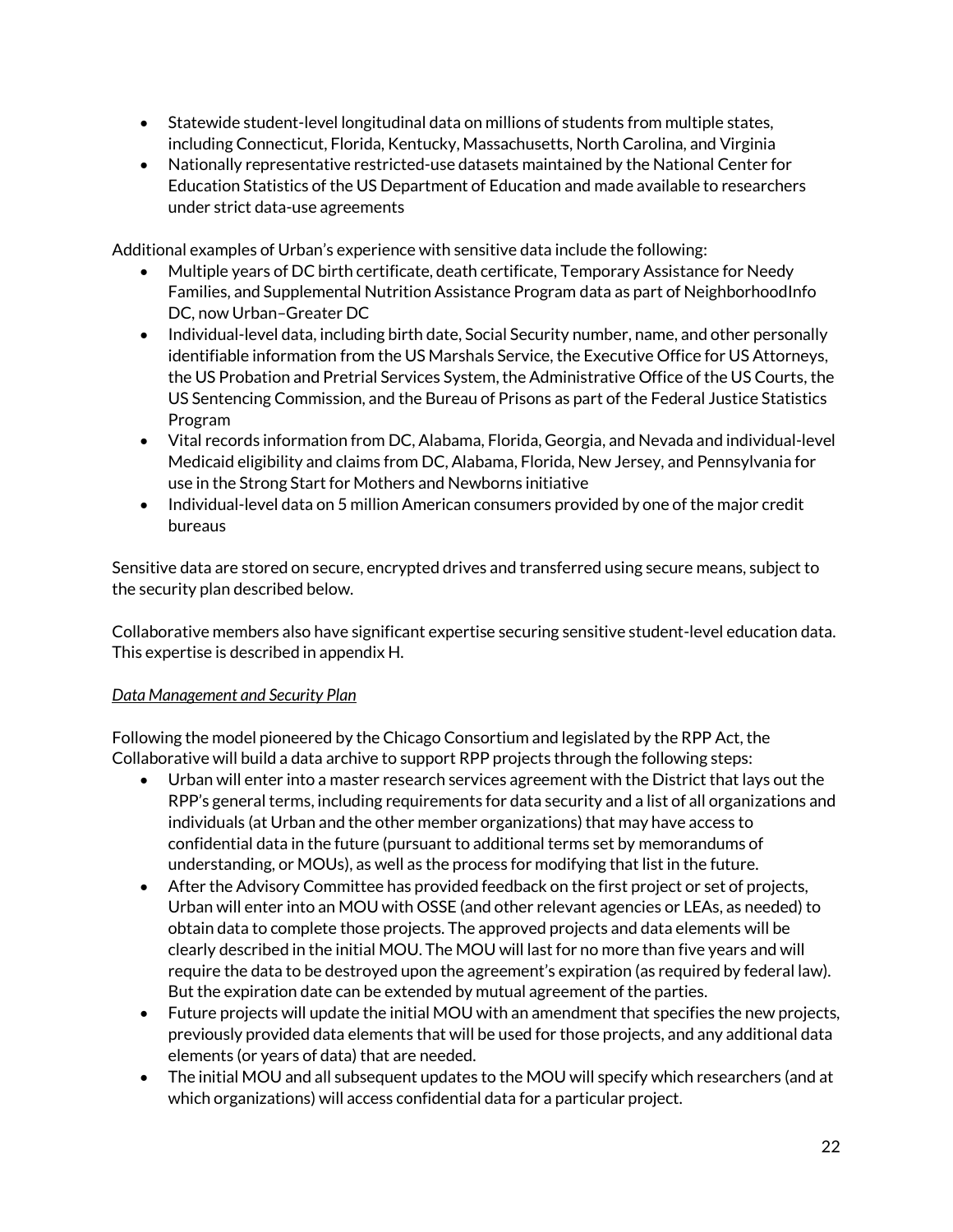Urban's data archive will separate data by source so data can be destroyed when required by a provider, although our expectation is that MOUs will be extended to support additional projects with the same data.

The data archive will be stored on secure Urban servers, exchanged via secure means, and subject to Urban's procedures for protecting confidential data. These procedures are detailed in appendix H, and include the following:

- Urban maintains confidential disks separate from nonconfidential disks on all its system servers. Confidential data are stored on the confidential disks and not backed up in Urban's normal system backups.
- Staff who have confidential data access are required to have PGP full disk encryption with Federal Information Processing Standard 140-2-level protection.
- The acceptable methods for the disposal or "scrubbing" of confidential storage media include returning the media to the source, physical destruction, or erasure using a secure erasure product.
- A Checkpoint firewall cluster monitors and evaluates all attempted connections from the Internet to Urban's public web servers and private network. A managed security service monitors the network via sensors, agents, and log collection to provide 24/7 security. Up-todate Symantec and Microsoft Defender antivirus software runs on desktop PCs and servers.
- All projects' use of confidential human subject data must be approved by the Urban Institute's Institutional Review Board (IRB), adhering to the IRB data security guidelines, and data security plans for any kind of confidential data are reviewed by Urban's information technology security officer.
- Secure transfer of confidential data between any and all parties, to include one of the following (and subject to the data providers' policies and preferences):
	- $\circ$  File transfer over secure electronic connections. This means the source system must be a trusted and recognized source for the data, and the means of transfer must be secure, such as an encrypted internet connection to the Urban Institute. Urban maintains a secure FTP server where external parties can exchange data with Urban through encrypted connections.
	- $\circ$  Delivery by secure, trackable means, such as FedEx, UPS, or registered US mail.
	- o Hand delivery by a cleared individual.

Subsets of information from the data archive will be made available to research teams that are specific to the scope of a project. Research projects carried out by Urban staff will use the same data security procedures outlined above. Research projects carried out by other Collaborative members will follow parallel procedures that ensure an equally high level of data security, including the following:

- Store confidential data only on encrypted disks.
- When exchanging data, follow secure transfer protocols.
- Use computer systems that meet industry standards for data security.
- Obtain IRB approval.
- Receive access only to data elements needed for a particular project, and destroy all confidential data upon project completion using one of the acceptable methods listed above.
- Comply with any other terms specified by the MOU with the data provider.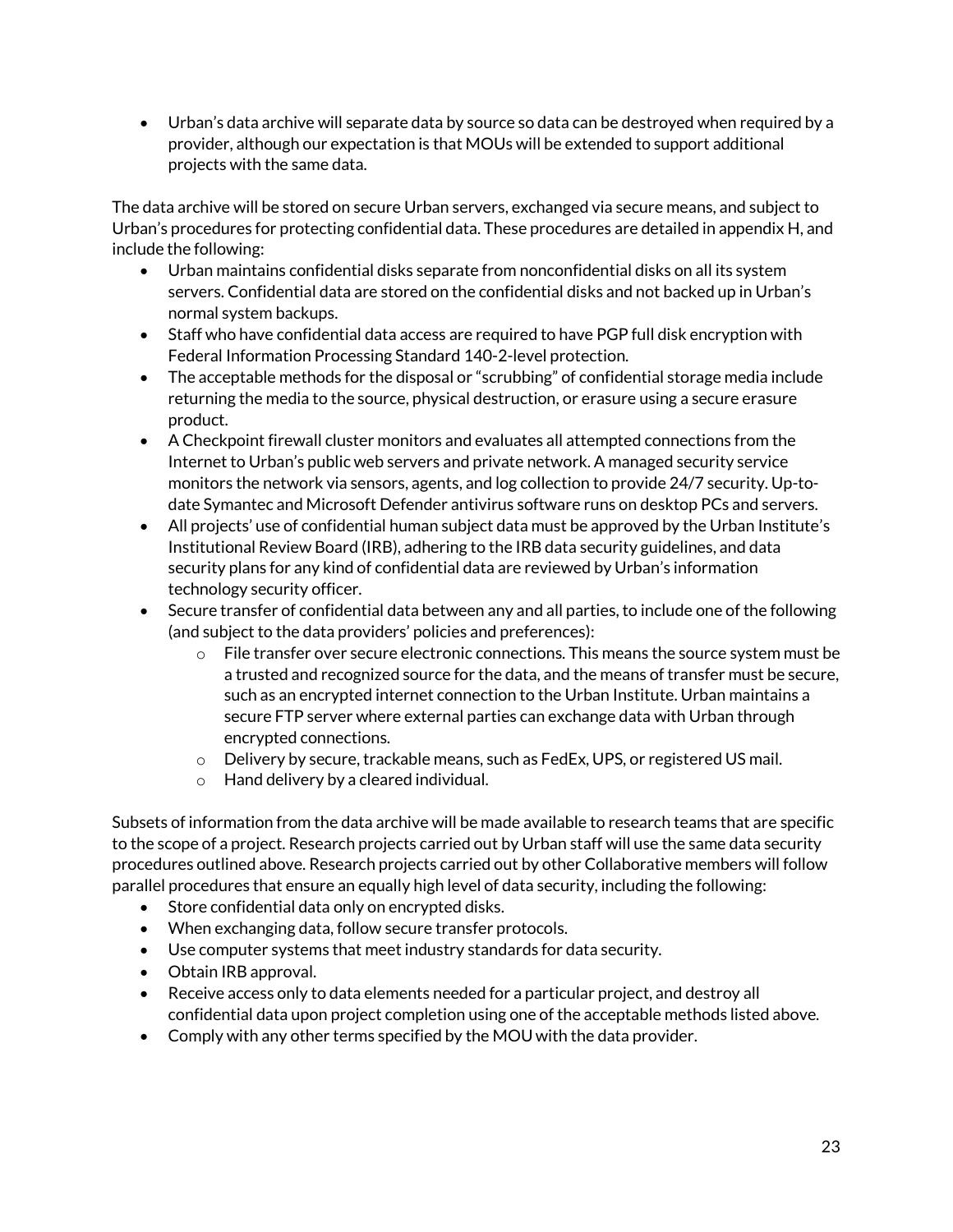Only Collaborative members who can meet these standards will be able to access student-level data. Collaborative members who do not meet these standards can still participate in research projects that use confidential data but cannot access the data themselves.

Urban will also establish procedures for the collection and security of data the Collaborative collects directly from surveys, focus groups, observations, and interviews with students, families, and school staff.

## *Validity*

The Urban Institute, as required by title 45, part 46 of the Code of Federal Regulations, has an established Institutional Review Board to ensure its research practices and procedures protect the rights and welfare of human subjects. The Urban Institute IRB has obtained an assurance of compliance approved by the Office of Human Research Protections of the US Department of Health and Human Services. Urban's policy, entitled "Research Involving Human Subjects," acknowledges Urban's ethical responsibilities in research involving human subjects and requires that all such research be subject to this policy and the Code of Federal Regulations.

The Collaborative leadership team at Urban will ensure all RPP projects involving human subjects research receive IRB approval, either from Urban's IRB or by an IRB associated with one of the member organizations. In particular, all projects for which student-level data are accessed or students are observed or interviewed must receive IRB approval. Urban will also conduct a disclosure review of all RPP products before public release to ensure student data privacy and confidentiality are protected.

IRB approval and oversight focus on ensuring the rights of human subjects are protected and research is conducted ethically. The Collaborative will also have a robust quality assurance process to ensure the validity of research methods and outcomes. Researchers from across the member organizations will serve on technical review panels (supplemented by other experts, as needed), with reviewers matched to projects in their area of substantive or methodological expertise. All RPP projects will be reviewed at two key stages by at least two researchers unaffiliated with the project:

- Proposed research projects will be reviewed for the technical quality of the proposed methods before they are shared with the Advisory Committee for feedback. The RPP's research director will determine whether reviewers' concerns have been satisfactorily met and the project is ready to be shared with the Advisory Committee.
- Draft research products will be reviewed for the technical quality of the research methods used and the appropriate interpretation of study outcomes before products are finalized for publication. The RPP's research director will determine whether reviewers' concerns have been satisfactorily met before products are released to the public.
- Technical reviewers will be available to provide advice and feedback on preliminary products between the beginning and end of the project.

This model is based on best practices from other RPPs. For example, the Baltimore Education Research Consortium has a research board, composed of one faculty member from each participating university, which maintains a quality-control process for the consortium's work.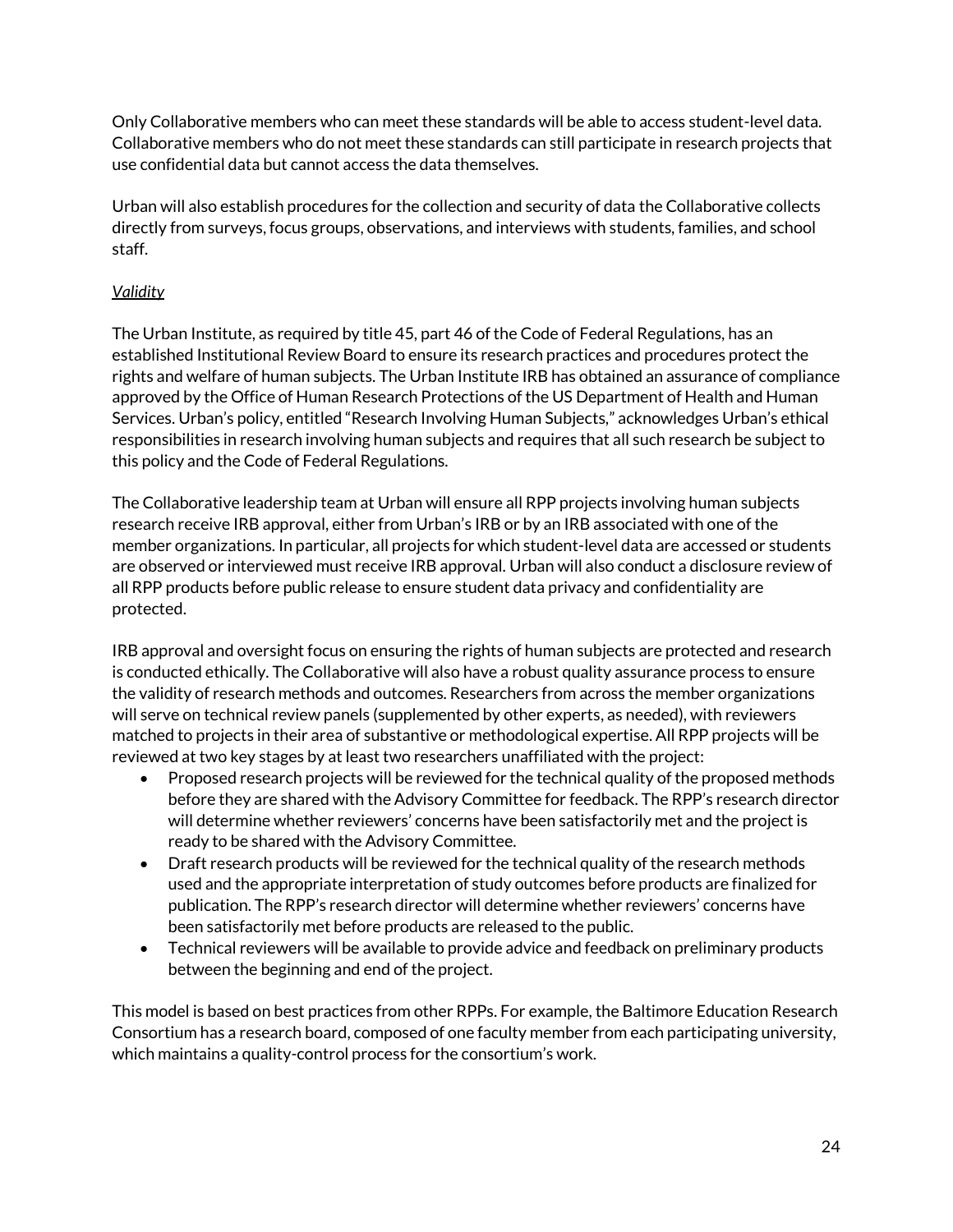The Collaborative will set standards for researchers and reviewers to use, drawing from existing resources such as the What Works Clearinghouse standards, Every Student Succeeds Act evidence tiers, Social Science Data Editors guidance on creating replicable data and program archives, and American Economic Association policies on data and code availability. We will strive to be at the forefront of data quality and reproducibility.

Though it is common to receive questions about research methods, particularly when the findings are controversial, Urban's careful review process, which includes review by an outside expert, ensures that methods align with best practices in the field. Urban also explains methods and other decisions, so readers can understand why a particular approach was chosen and how any limitations in data availability or quality were addressed. The Collaborative will take this same transparent approach.

## *Data Quality*

The quality assurance process managed by the research director and implemented by researchers from the member organizations will ensure statistical analyses meet high standards of technical quality by reviewing proposed statistical methods at the start of projects and their execution at (or before) the end of projects. Urban's internal Statistical Methods Group will be a resource for Collaborative researchers.

In addition to submitting projects for technical review, principal investigators will be required to run a code check on all statistical analyses before publication. Through this process, a researcher not affiliated with a project carefully checks the statistical programming code to identify any errors or other anomalies. The Collaborative will develop a robust code check procedure, drawing on the procedures currently employed by Urban's Center on Education Data and Policy and the Urban-wide quality assurance process (both of which are included in appendix I).

Ensuring that data are of high quality—and that any limitations are understood by researchers and users of research findings—is critical. Our approach to data quality is informed by ongoing partnership work with Promise Neighborhoods (detailed in appendix I). In short, we will define key metrics of quality (accuracy, consistency, completeness, integrity, and timeliness), process (catalog, compare with metadata, run tests, report, and repair), and how to implement a review process with everyone in a partnership.

Urban and Collaborative member organizations will use a multipronged approach to ensure statistical analyses are based on high-quality data:

*Collaboration with DC school data experts.* The Collaborative will convene a technical advisory committee composed of senior LEA data managers from both the traditional public and public charter school sectors who will help researchers understand on-the-ground realities that affect data quality and offer guidance to improve the validity and reliability of all analyses. Also, EmpowerK12, one of the Collaborative's member organizations, has extensive experience working with DC school data systems, including multiple student information systems, OSSE's State Longitudinal Education Database and Special Education Data System, and PCSB's Data Hub. They will help Collaborative research partners perform code-based data quality checks across multiple information systems and educational data domains and provide comprehensive guidance related to how schools capture different data.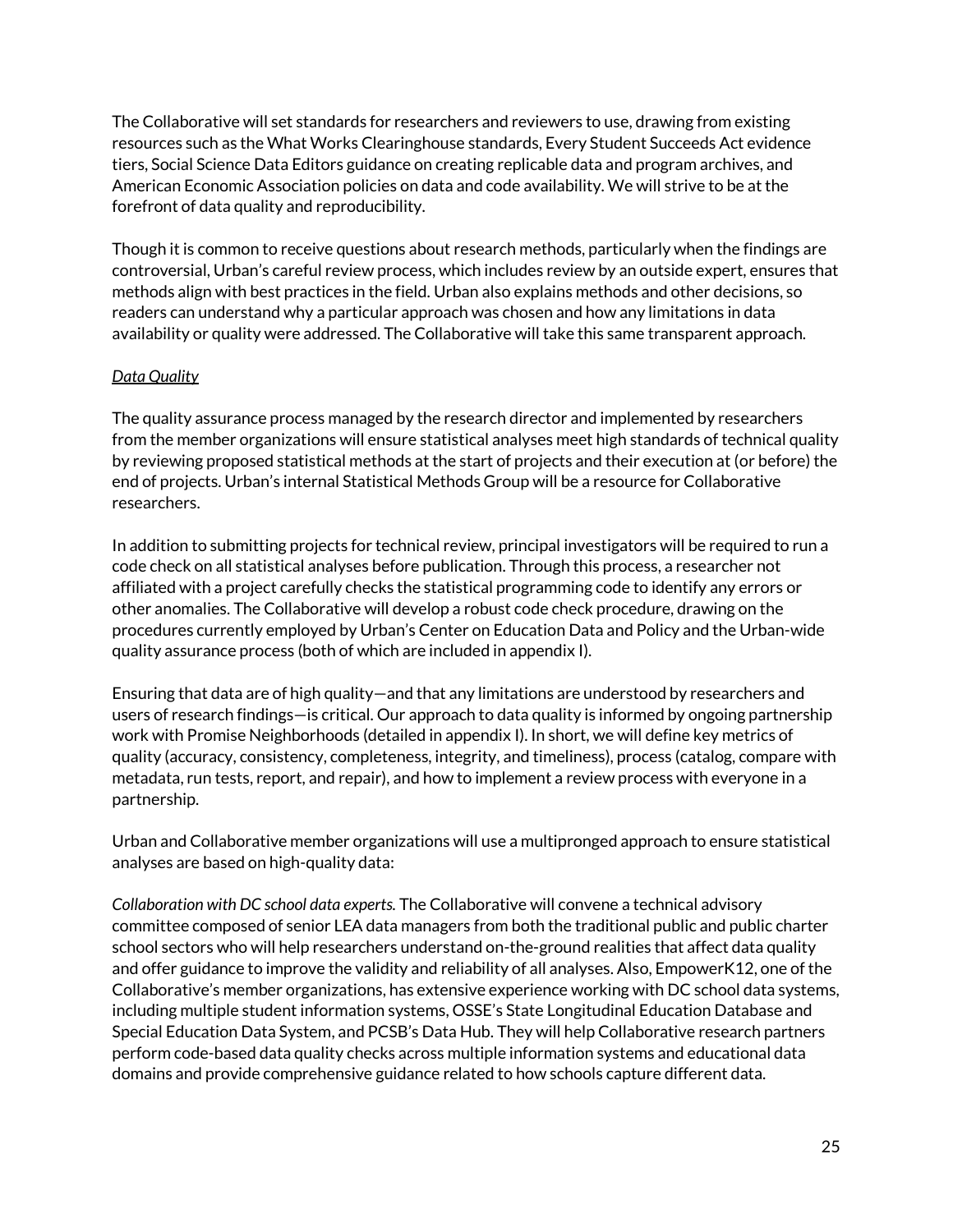*Comprehensive internal statistical flagging and resolution process.* Similar to OSSE's unified data error Qlik application, the Collaborative will maintain a dashboard of potential data quality errors and outliers as it receives data from the government and schools. Schools participating in various RPP research projects will use the dashboard to better understand their own data and allow Collaborative research organizations to track key data quality metrics related to their projects, improving research productivity and data validity and reliability at both ends of the RPP (school partners and research or practice partners).

Collaborative staff will reach out to the technical advisory committee for guidance on the source of newfound errors and develop relationships with OSSE and LEAs to conduct qualitative follow-up sessions with the right staff members to better understand outlier data. The Collaborative anticipates engaging in an iterative data quality improvement process with LEAs to ensure validity and LEA ownership of data quality. Experience tells us that schools invest more time and energy into data quality as they realize the value of the analyses drawn from their source information. Our success in this work will be measured by the reduction of data quality errors from school source systems over time, even as research project complexity increases.

*Data harmonization and documentation.* The Urban staff who manage the data archive will carefully clean all data from education agencies to ensure consistency of data definitions across sources and over time. Urban staff have significant experience with such data cleaning and harmonization efforts through the Education Data Portal. Staff will also compile detailed documentation on the data to provide to all users so they understand what items are included in the data and any limitations. For example, if discipline data are collected differently across LEAs and it is not possible to harmonize the data, the documentation will explain this issue and its implications for analyses based on those data. RPP researchers will be transparent in public products about data limitations.

#### *Independence*

Independence is a core value of the proposed Collaborative and of any successful RPP. Independent researchers bring the objectivity of a third party and have credibility with the wider community because they follow the data, wherever they might lead. The Collaborative research partners strive to be trusted, honest brokers of data and information about which programs and policies close outcome gaps and support school improvement.

We believe transparency about all aspects of the Collaborative's work is key to its credibility with and accountability to education agencies, the city council, and the public. All research products produced by the Collaborative will be made public, and those products will be transparent about data, research methods, and funding sources.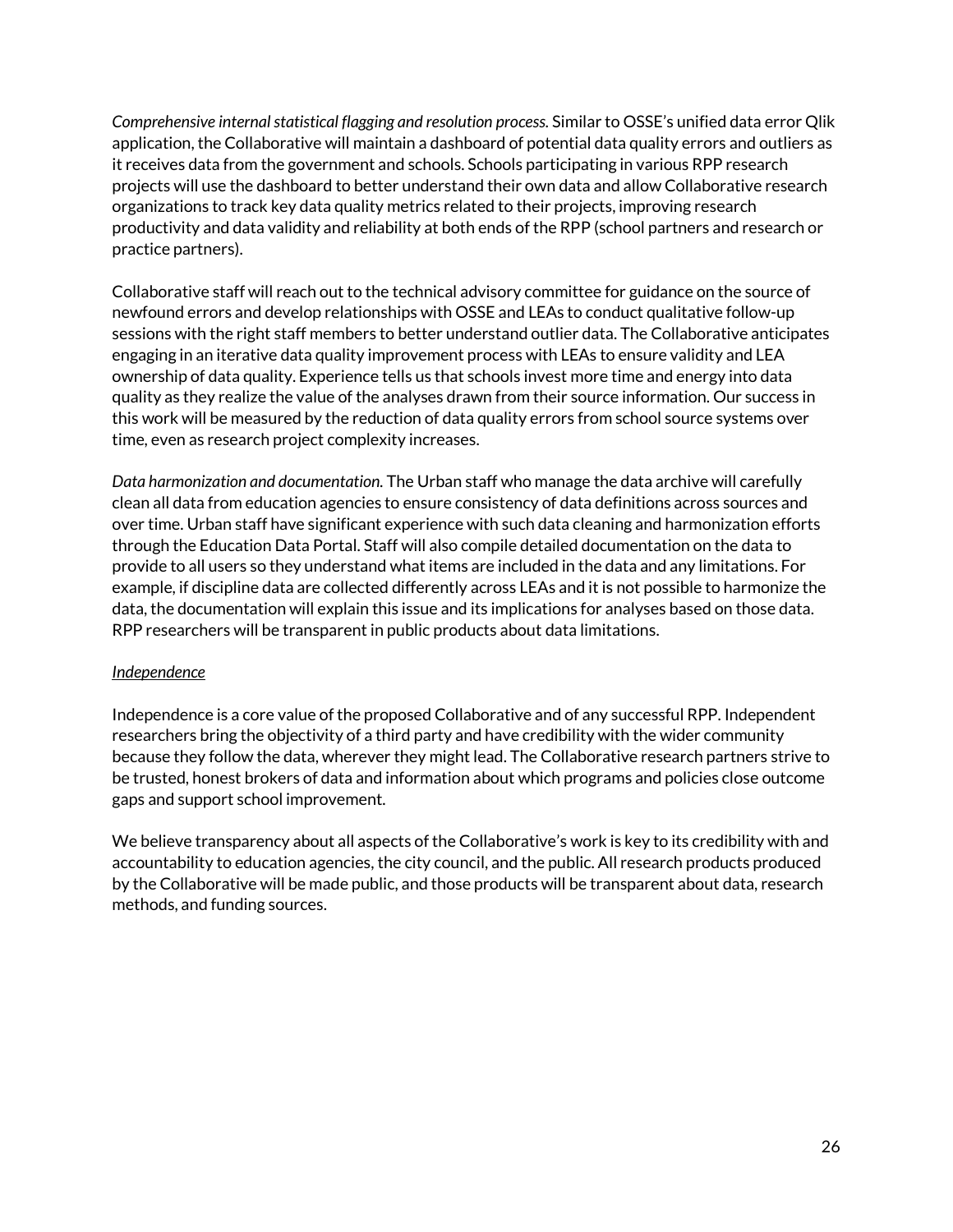All funding Urban receives to support the Collaborative's work must meet Urban's funding principles. These are reproduced in appendix I and include the following:

- Mission. Funding must not conflict with Urban's mission and must support work that adds to public understanding and sharing of ideas.
- Absolute independence. No funder shall determine research findings or the insights and recommendations of researchers.
- Transparency. All contributions will be publicly acknowledged annually and the list posted on our website. When funders support particular products, the funding relationship will be disclosed in that product.

Funding received by Collaborative member organizations to support RPP work must meet a similar set of principles, including independence and transparency.

Finally, the Collaborative will publish an annual report detailing its activities over the prior year, including research summaries, insights from the Advisory Committee, funding sources, and future plans.

# <span id="page-28-0"></span>**3.1.7 Financial Management and Proposed Budget**

## *Financial Management*

As the lead entity, the Urban Institute will be the Collaborative's fiscal agent. Urban will receive all core funding for Collaborative activities and process subgrants or subcontracts to other Collaborative member organizations as needed. Collaborative members may also raise their own funds for RPP projects and would be the fiscal agents of those project-specific funds.

Urban's financial management practices ensure accurate, comprehensive, and timely financial reporting to sponsors. Urban uses JAMIS, a comprehensive job-cost accounting and management information system designed to accommodate the special cost-accumulation and reporting requirements in government contracting. With this efficient and cost-effective system, sponsor funding and cost transactions are entered once and automatically posted throughout the system. Invoicing and financial reporting are automated. JAMIS data afford project managers online access to up-to-date project status reports and cost information. JAMIS can also combine current funding and cost data to track project balances by cost category, help project directors budget for future work, and generate customized reports on staff hours and project costs for the current month, current year, and full project period.

Urban's accounting procedures ensure segregation of duties and proper approval of all transactions. Staff who enter and process vendor invoices do not have access to make payments. Also, staff authorized to sign checks or process electronic fund transfers do not have access to enter or process invoices. All project charges are entered into JAMIS and routed to the project leader for approval before posting to the project cost ledger and payment processing.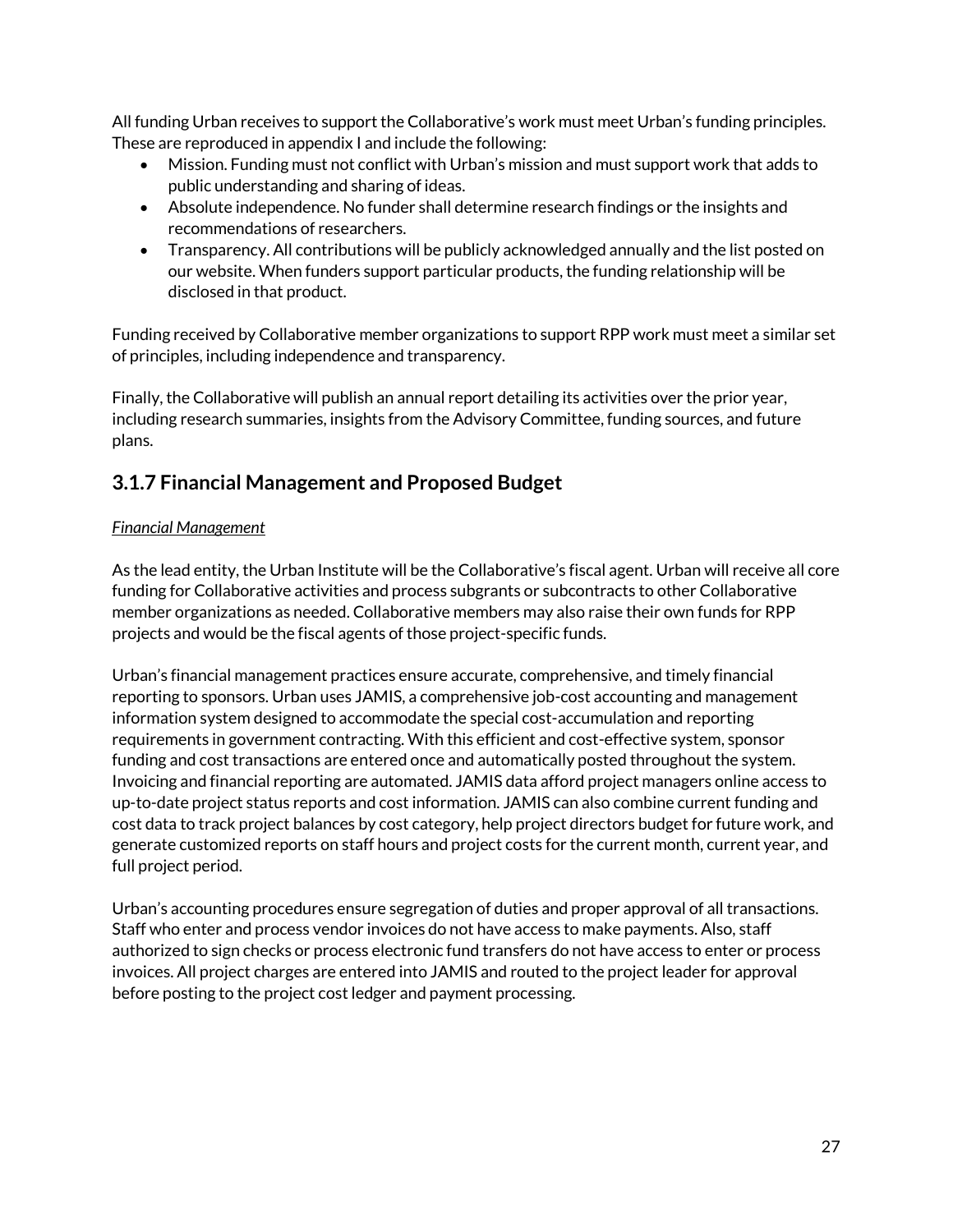#### *Potential Funding Sources*

We believe it is important that the initial work to build the RPP not be financially supported by the District government. This is a best practice identified by other RPPs, as it is important to establishing the RPP's reputation and credibility as a truly independent "critical friend" of the education agencies.

The Urban Institute will cover the RPP's initial start-up costs, which we estimate at up to \$370,000, until external funding is secured (approximately the first six months). Urban will secure funding for ongoing operations and research by engaging philanthropies whose strategic objectives are aligned with the RPP's mission.

Urban has a strong record of raising funds from diverse public and philanthropic sources and in 2019 raised over \$72 million from foundations and nonprofit organizations. Urban's work on education policy and practice has grown substantially since 2015, and in recent years has received generous support from Arnold Ventures, the Bill & Melinda Gates Foundation, the Bill and Susan Oberndorf Foundation, the Heising-Simons Foundation, the Joyce Foundation, Lumina Foundation, Overdeck Family Foundation, the Robertson Foundation, the Smith Richardson Foundation, the Spencer Foundation, the Wallace Foundation, and the Walton Family Foundation.

We believe there is significant interest from national funders (e.g., the Bill & Melinda Gates Foundation and the Walton Family Foundation) and local funders (e.g., Education Forward) in supporting an RPP in DC. These are funders Urban knows well, and two of them (Gates and Walton) already provide significant support to Urban's education policy work.

RPPs typically draw on local funders who are committed to supporting educational improvement in their own cities, so we will develop a strategy to engage with local funders. Urban has strong relationships with the Morris & Gwendolyn Cafritz Foundation, the Meyer Foundation, the Consumer Health Foundation, the Community Foundation of the National Capital Region, and other local and regional funders and intermediaries through Urban–Greater DC. In addition to discussing the RPP with the local philanthropies Urban already works with, we will reach out to our contacts at the Washington Regional Association of Grantmakers and seek opportunities (potentially via a funders' briefing) to engage with their members.

After the RPP is launched, we will pursue project-specific research grants from such funders as the US Department of Education's Institute of Education Sciences, the William T. Grant Foundation, the Smith Richardson Foundation, and the Spencer Foundation. Some of these funders occasionally issue requests for proposals for RPP-specific funding competitions. In addition, many of the Collaborative member organizations have established relationships with potential funders and commit to support Urban in this process.

Once the RPP is established as an independent and credible source of evidence and analysis, we will explore the possibility of seeking funding from the District government to support high-value but hardto-fund aspects of the RPP (e.g., maintaining core data assets so researchers can access data without having to raise project-specific support). We would accept public funding only from agencies willing to work within our funding principles in a way that avoids any real or perceived encroachments on the RPP's independence.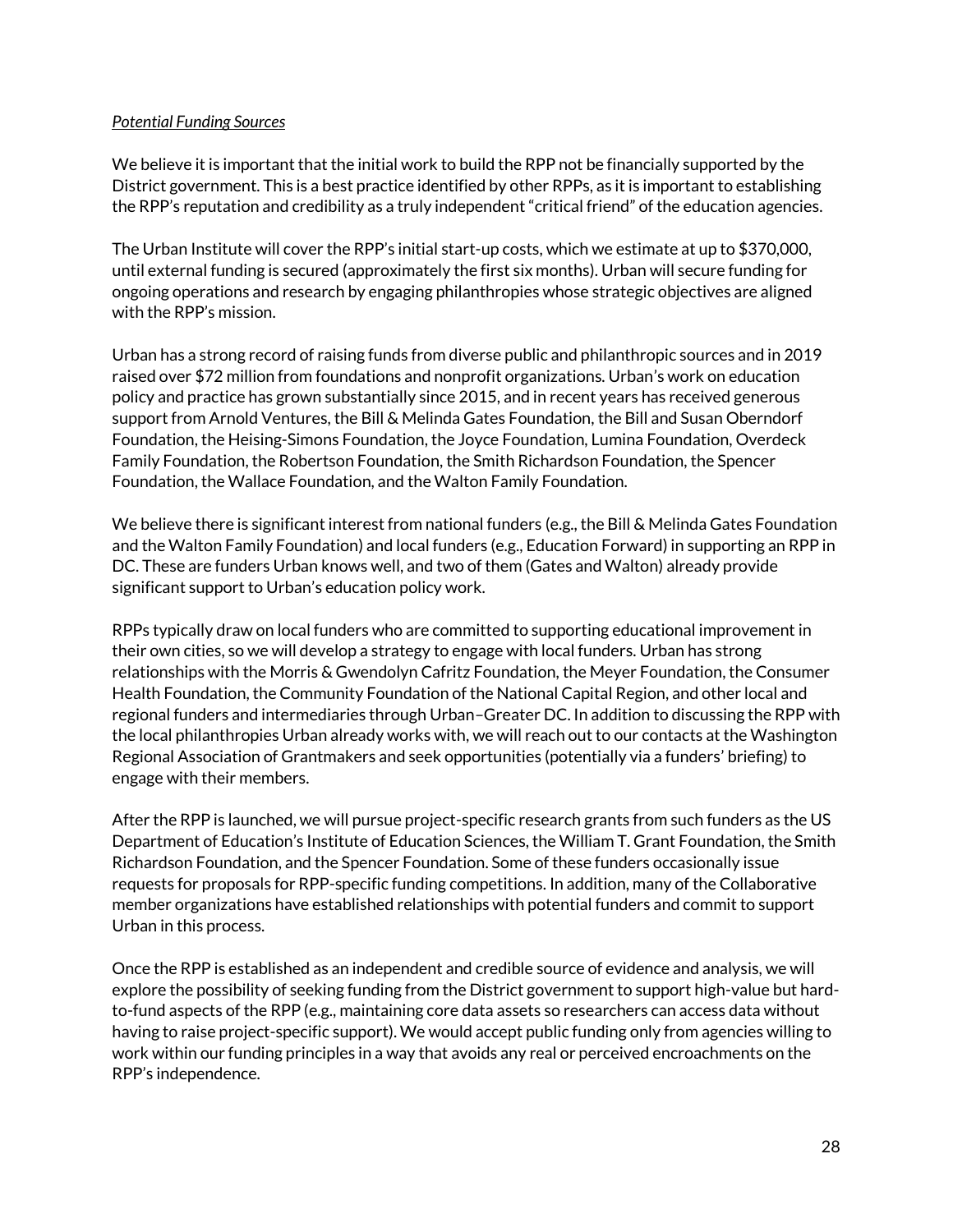#### *Proposed Budget*

The total cost to start up and maintain the RPP will ultimately depend on the precise research activities and available funding. The table below reflects our best estimates of what it would take to do this work well. These totals include both staff time and indirect costs, such as catering or travel, and account for the use of Urban's resources. These totals do not include the costs of specific research projects, which will vary based on needs, funding, and staffing across Collaborative member organizations. We anticipate funding those projects with a combination of flexible and project-specific support.

#### *Year 1*

| Line item      | Cost      | <b>Notes</b>                                                      |
|----------------|-----------|-------------------------------------------------------------------|
| Community      | \$145,000 | This includes time spent talking with community stakeholders,     |
| outreach and   |           | attending community meetings, and meeting with nonprofits         |
| engagement     |           | and education leaders. This investment in getting to know the     |
|                |           | community and its needs is critical to ensuring a collaborative   |
|                |           | partnership that benefits the District's students and schools.    |
| Collaborative  | \$310,000 | Successfully coordinating 15 organizations requires substantial   |
| meetings and   |           | management to ensure work is efficient and effective. This line   |
| management     |           | item covers the cost of managing the Collaborative's work,        |
|                |           | including Leadership Council meetings, subcontracting, grant      |
|                |           | management, and hiring the RPP management team. This item         |
|                |           | also covers the cost of producing the mandated annual report.     |
| Data archive   | \$140,000 | This includes the cost of establishing the infrastructure for the |
|                |           | data archive, which will make access to data for RPP work more    |
|                |           | efficient.                                                        |
| Advisory       | \$125,000 | Engaging collaboratively with the Advisory Committee is           |
| Committee      |           | imperative to the RPP's success. Given that the legislation does  |
|                |           | not specify who is in charge of planning and running Advisory     |
|                |           | Committee meetings, we have accounted for the cost of finding     |
|                |           | a location, setting a date, building an agenda, and providing     |
|                |           | refreshments. Should others take on those roles, this cost        |
|                |           | would be reduced to about \$20,000.                               |
| Research       | \$80,000  | In the first year, research activities will primarily include     |
| development    |           | developing research questions based on the Advisory               |
|                |           | Committee's research agenda.                                      |
| Website        | \$70,000  | This one-time cost to build a website will ensure the RPP has a   |
|                |           | professionally designed and branded site to showcase research     |
|                |           | and other work.                                                   |
| Communications | \$30,000  | Disseminating work to stakeholders is central to the RPP's        |
|                |           | mission. This line item will allow us to thoughtfully translate   |
|                |           | research and disseminate findings through various channels.       |
| <b>Total</b>   | \$900,000 |                                                                   |